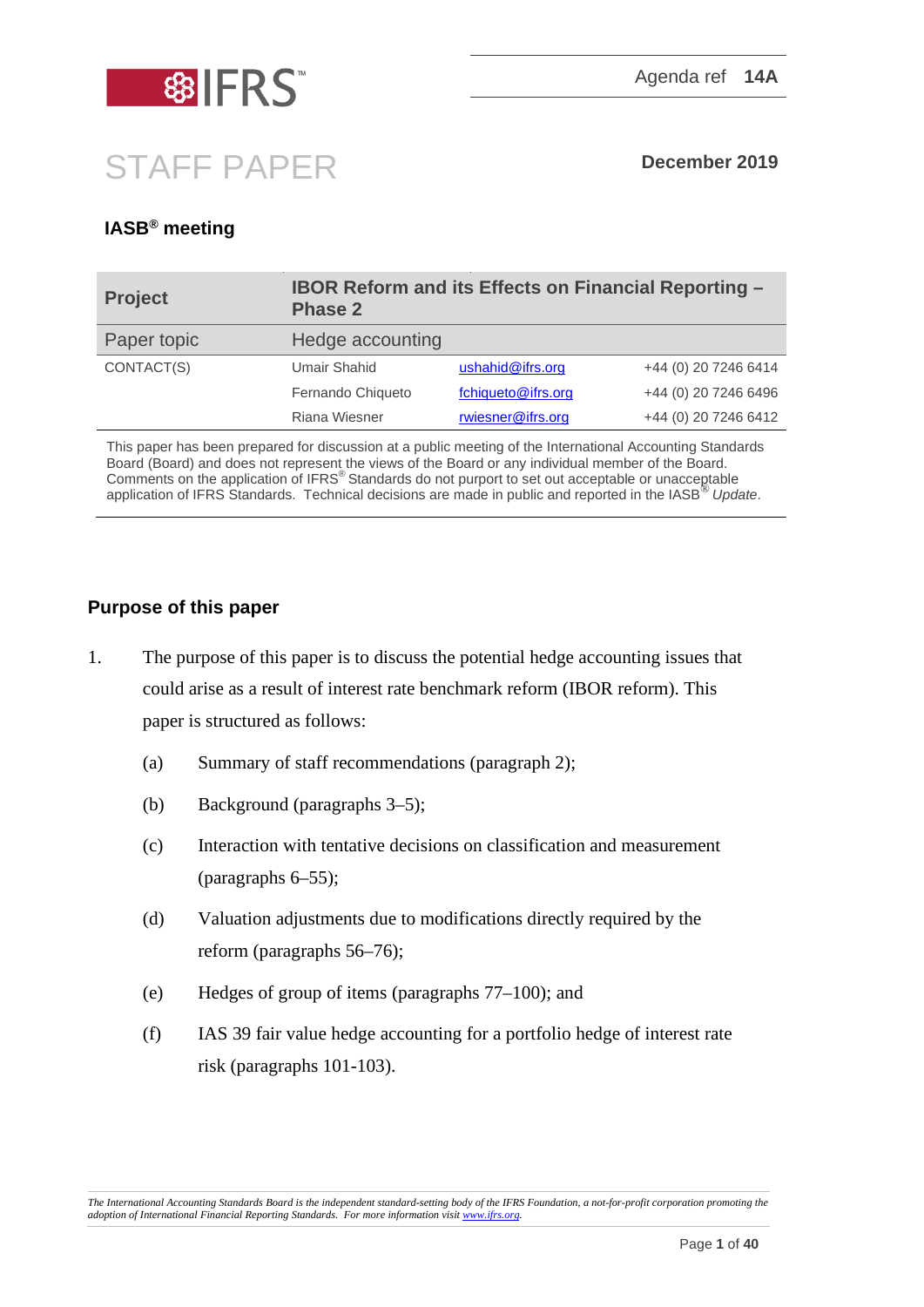#### **Summary of staff recommendations**

- <span id="page-1-0"></span>2. In this paper the staff recommend that:
	- (a) no amendments should be made to the current requirements in IFRS 9 and IAS 39 to determine whether a hedging relationship should be discontinued following:
		- (i) a substantial modification that results in derecognition of the hedged item and/or the hedging instrument; or
		- (ii) a modification that did not result in derecognition and that is not directly required by the reform;
	- (b) IFRS 9 and IAS 39 should be amended to clarify that following changes in hedge documentation necessary to reflect modifications that are directly required by the reform do not result in discontinuation of hedge accounting:
		- (i) redefining the hedged risk to make reference to an alternative benchmark rate; and
		- (ii) redefining the description of the hedging instruments and/or hedged items to reflect the alternative benchmark rate;
	- (c) IAS 39 should be amended to clarify that changes to the method used for assessing hedge effectiveness due to modifications that are directly required by the reform do not result in discontinuation of hedge accounting;
	- (d) no exceptions should be provided from existing IFRS 9 and IAS 39 requirements to measure and recognise:
		- (i) valuation adjustments arising when the hedge documentation is updated to reflect an alternative benchmark interest rate as the new hedged risk in a fair value hedge;
		- (ii) any hedge ineffectiveness attributable to changing the hypothetical derivative to reflect a modification to the hedged item that is directly required by the reform; and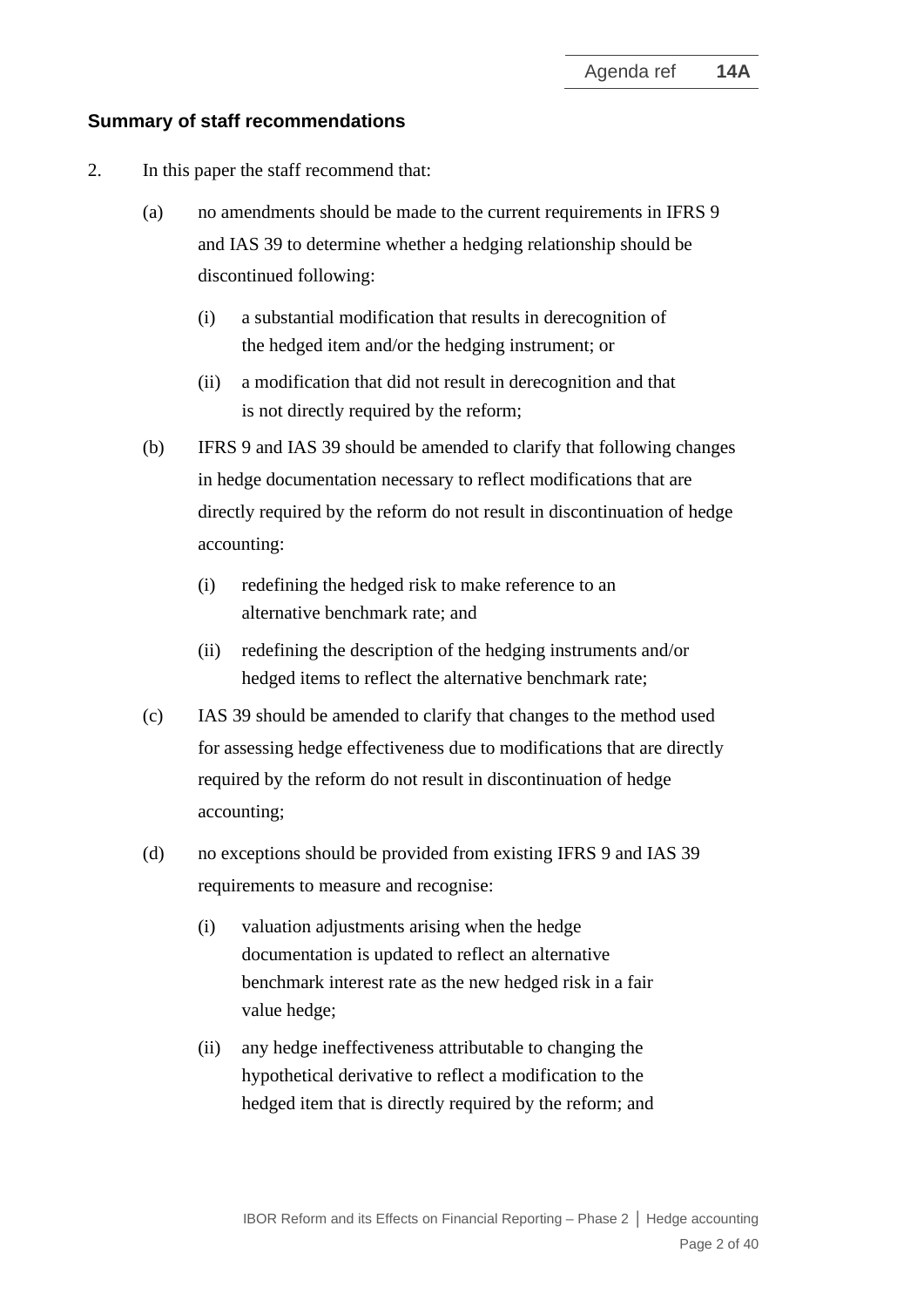- (iii) valuation adjustments arising when derivatives designated as hedging instruments are amended to replace IBOR with an alternative benchmark interest rate.
- (e) IFRS 9 and IAS 39 should be amended, so that when items within a designated group of items are amended for modifications that are directly required by the reform, entities are required to:
	- (i) amend the hedge documentation to define the hedged items by way of two subgroups within the designated group of items, one referencing the original interest rate benchmark and the other the alternative benchmark rate;
	- (ii) perform the proportionality test separately for each subgroup of items designated in the hedging relationship;
	- (iii) treat the hedge designation as a single hedging relationship and allow entities to amend the hypothetical derivative to reflect the combination of the subgroups of items; and
	- (iv) for group of items designated under IAS 39 only, entities could treat IBOR and its alternative benchmark rate as if they would share similar risk characteristics.
- (f) regarding IAS 39 fair value hedge accounting for a portfolio hedge of interest rate risk, IAS 39 should be amended so that, when entities change the hedged risk to an alternative benchmark rate in the hedged documentation, it is assumed that all items included in the portfolio of financial assets or financial liabilities share the risk being hedged.

#### **Background**

- <span id="page-2-0"></span>3. According to the September 2019 Agenda Paper 14 *Project plan and preliminary timing*, hedge accounting is the next key area of the project *IBOR Reform and its Effects on Financial Reporting – Phase 2* for discussion with the Board following the discussion at the October 2019 Board meeting on classification and measurement of financial instruments.
- 4. This paper considers the potential effects of IBOR reform on hedging relationships designated under both standards – IFRS 9 *Financial Instruments* and IAS 39 *Financial Instruments: Recognition and Measurement*. This is because,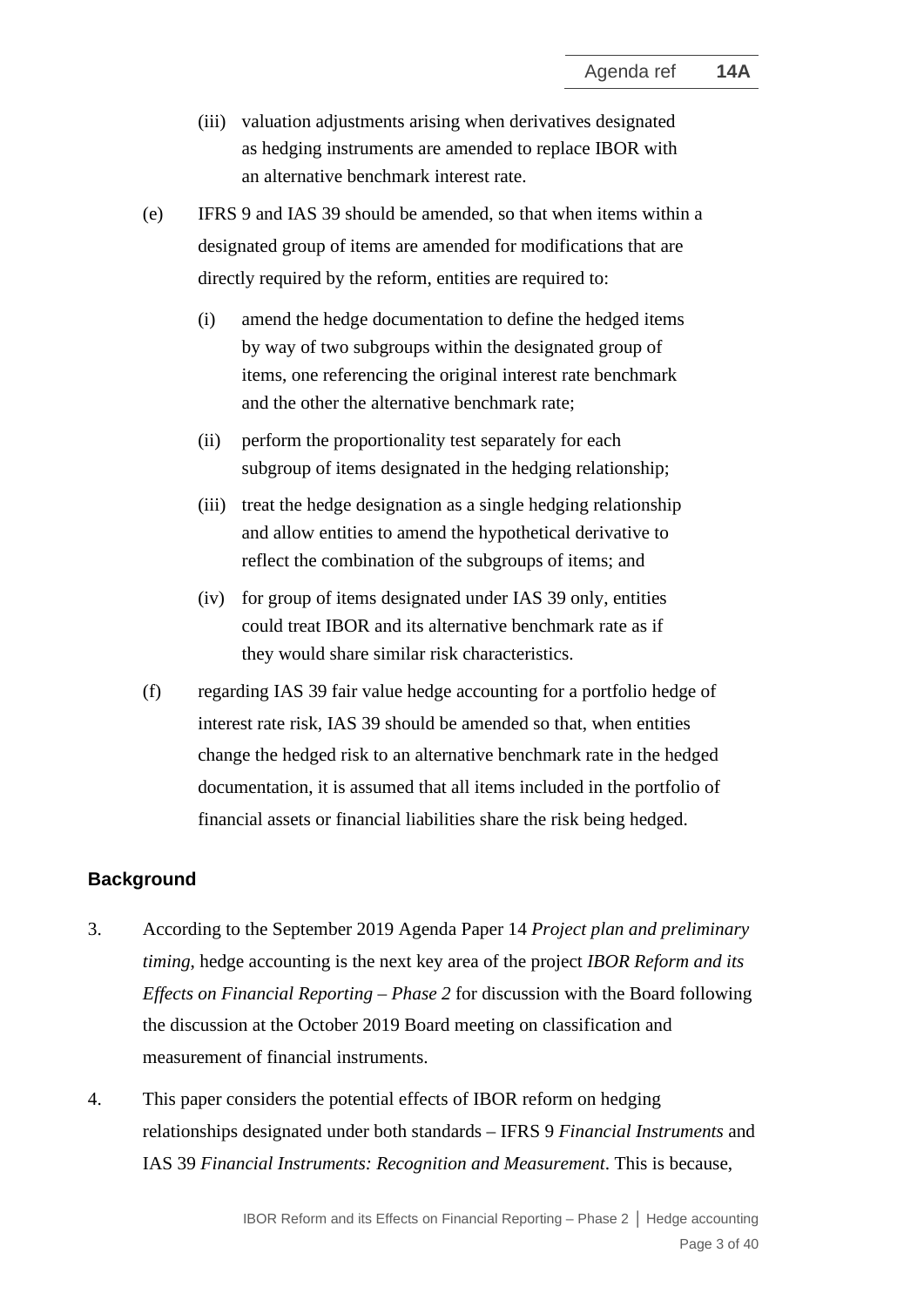according to paragraph 7.2.21 of IFRS 9, when entities first apply IFRS 9, they are permitted to choose to apply the hedge accounting requirements of IAS 39. Furthermore, it is understood that a significant number of IFRS preparers, particularly financial institutions, have made such an accounting policy choice.

- <span id="page-3-0"></span>5. In identifying the potential hedge accounting issues that could affect financial reporting due to IBOR reform, the staff considered:
	- (a) The interaction with the tentative decisions on classification and measurement from the October 2019 Board meeting; and
	- (b) The preliminary list of potential accounting issues to be considered by the Board during Phase 2, discussed in the September 2019 Agenda Paper 14 *Project plan and preliminary timing*. In this paper, these issues are grouped as follows:
		- (i) Hedge documentation issues;
		- (ii) Valuation adjustments;
		- (iii) Hedges of group of items; and
		- (iv) IAS 39 fair value hedge accounting for a portfolio hedge of interest rate risk.

#### **Interaction with the tentative decisions on classification and measurement**

<span id="page-3-1"></span>6. At its October 2019 meeting, the Board tentatively decided to provide a practical expedient allowing entities to apply paragraph B5.4.5 of IFRS 9 to account for modifications to the interest rate benchmark on which a financial instrument's contractual cash flows are based, that are: (a) required as a direct consequence of IBOR reform; and (b) done on an economically equivalent basis. For ease of reference, this paper refers to those modifications as modifications 'directly required by the reform'. [1](#page-3-2)

<span id="page-3-2"></span> $1$  The staff highlight that hedging relationships affected by modifications directly required by the reform is a subgroup of the hedging relationships within the scope of Phase 1. This is because, in Phase 1, the Board decided to amend IFRS 9 and IAS 39 to address specific aspects of hedge accounting affected by uncertainties arising from the reform in relation to the timing and the amount of future cash flows of the hedged item and the hedging instrument. In other words, not all relationships affected by such uncertainties would result in a modification directly required by the reform.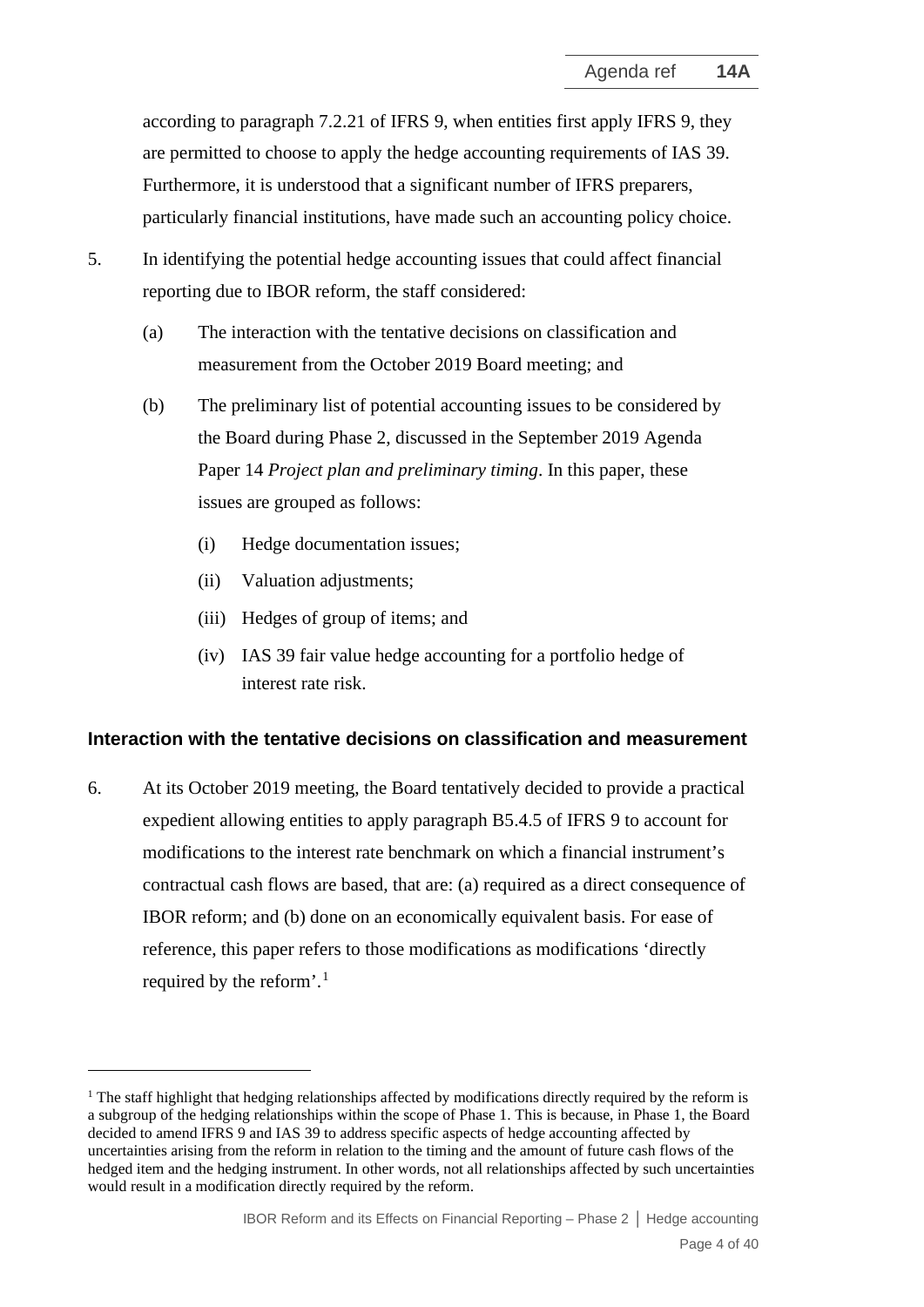- <span id="page-4-0"></span>7. In summary, when the contractual cash flows of a financial instrument are renegotiated or otherwise modified, the accounting outcomes resulting from the application of current IFRS 9 requirements and the Board's tentative decisions from its October 2019 meeting may differ depending on whether the modification:
	- (a) *results in derecognition*: according to paragraphs 3.2.12 and 3.3.3 of IFRS 9, entities would derecognise the existing financial instrument and subsequently recognise a new one. Any difference between the carrying value of the derecognised financial instrument and the fair value of the new financial instrument is recorded in profit or loss.
	- (b) *does not result in derecognition and is not directly required by the reform*: as per paragraph 5.4.3 of IFRS 9, entities would recalculate the gross carrying amount of the financial instrument as the present value of the modified cash flows discounted at the original effective interest rate with any modification gain or loss recognised in profit or loss. For accounting purposes, the same financial instrument would continue to exist (ie derecognition is not required).
	- (c) *is directly required by the reform:* at its October 2019 meeting, the Board tentatively decided to provide a practical expedient allowing entities to apply paragraph B5.4.5 of IFRS 9 to account for modifications directly required by the reform. More specifically, entities would re-estimate the cash flows and update the effective interest rate ('EIR') for the change in benchmark rate similar to the way floating rate instruments are updated for movements in the market rates of interest. Therefore, for accounting purposes, the modification will not result in a modification gain or loss and the entity would not need to assess whether the modification is considered to be substantial.
- 8. As discussed at the September 2019 Board meeting, these tentative decisions with regards to classification and measurement could have consequential implications for hedge accounting purposes if a financial instrument that is modified to replace the current interest rate benchmark with an alternative benchmark rate, is also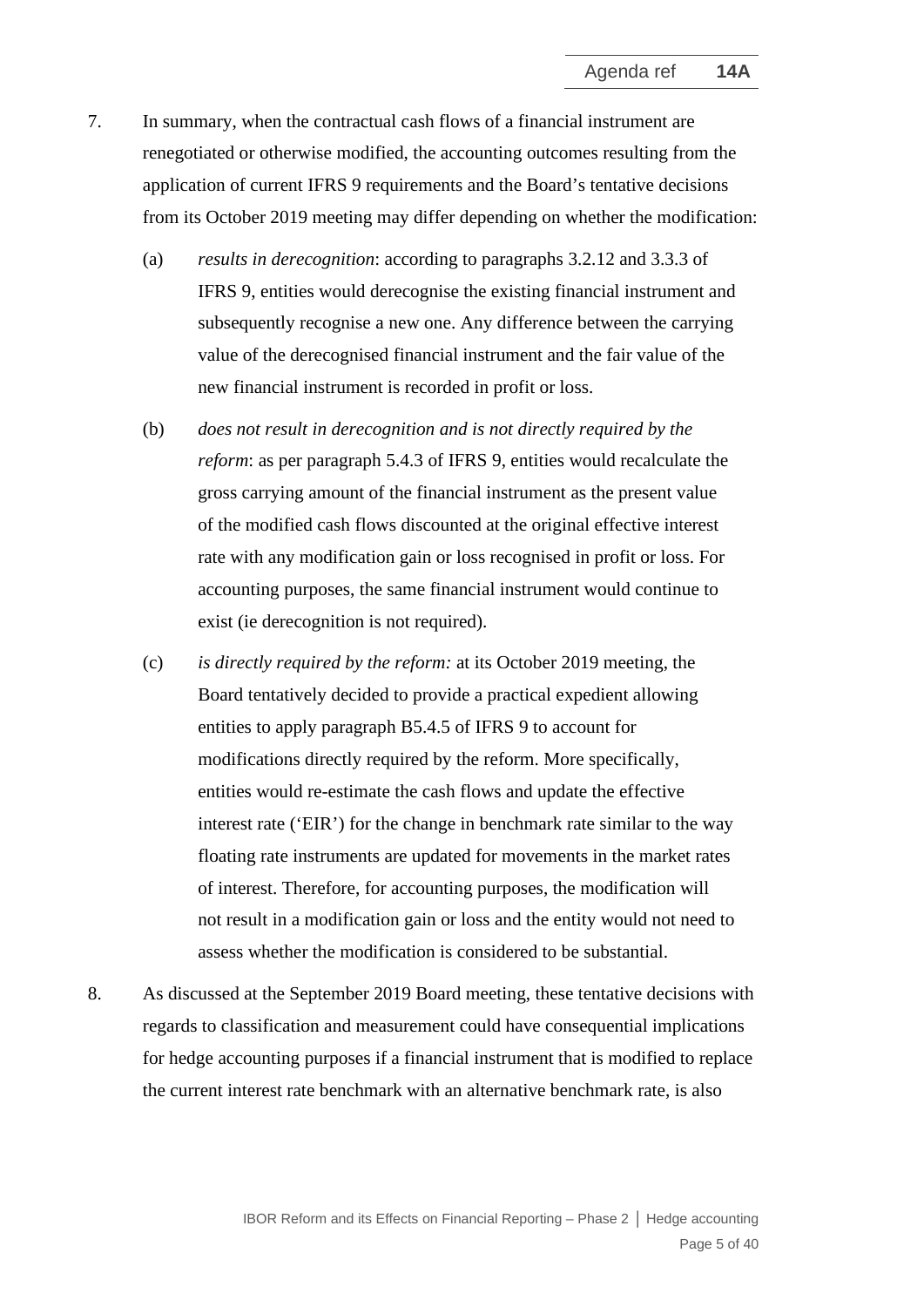been designated as hedging instrument or hedged item in a hedging relationship<sup>[2](#page-5-1)</sup>. Accordingly, in considering the interaction between hedge accounting and the possible accounting outcomes discussed in paragraph [7](#page-4-0) above, the staff analysis was structured as follows:

- (a) Modifications that result in derecognition (paragraphs [9](#page-5-0)[–16\)](#page-7-0).
- (b) Modifications that do not result in derecognition and are not directly required by the reform (paragraphs [17–](#page-8-0)[22\)](#page-9-0); and
- (c) Modifications that are directly required by the reform (paragraphs [23–](#page-9-1) 55).

#### *Modifications that result in derecognition*

- <span id="page-5-0"></span>9. At its October 2019 meeting, the Board tentatively decided that, in the context of IBOR reform, current requirements in IFRS 9 provide an adequate basis to account for the derecognition of a financial asset or financial liability, the recognition of the new financial instrument and the recognition of the resulting gain or loss in the statement of profit or loss following a substantial modification. Therefore, the Board concluded that no amendment to IFRS 9 was needed in this regard. In the context of hedge accounting, the derecognition of a financial instrument designated as a hedging instrument or hedged item will result in the discontinuation of the hedging relationship under IFRS 9 and IAS 39.
- 10. More specifically regarding hedging instruments, a substantial modification of the terms of a derivative designated as hedging instrument will result in discontinuation of hedge accounting, because the original derivative would be derecognised and a new derivative would be subsequently recognised.<sup>[3](#page-5-2)</sup> Assuming the entity decides to designate the modified derivative as the hedging instrument in a new hedging relationship, such derivative would have a non-zero fair value at initial designation because of its 'off market terms'. Consequently, there would be an increased risk that the new hedging relationship would fail the effectiveness requirements in IFRS 9 and IAS 39, particularly when the hedge is a cash flow

<span id="page-5-1"></span> $22$  In the Phase 1 amendments, these hedging relationships have been described as those that are directly affected by interest rate benchmark reform.

<span id="page-5-2"></span><sup>&</sup>lt;sup>3</sup> According to paragraphs 6.5.6 of IFRS 9 and 91(a) and 101(a) of IAS 39, when the hedging instrument expires or is sold, terminated or exercised, an entity should discontinue hedge accounting prospectively.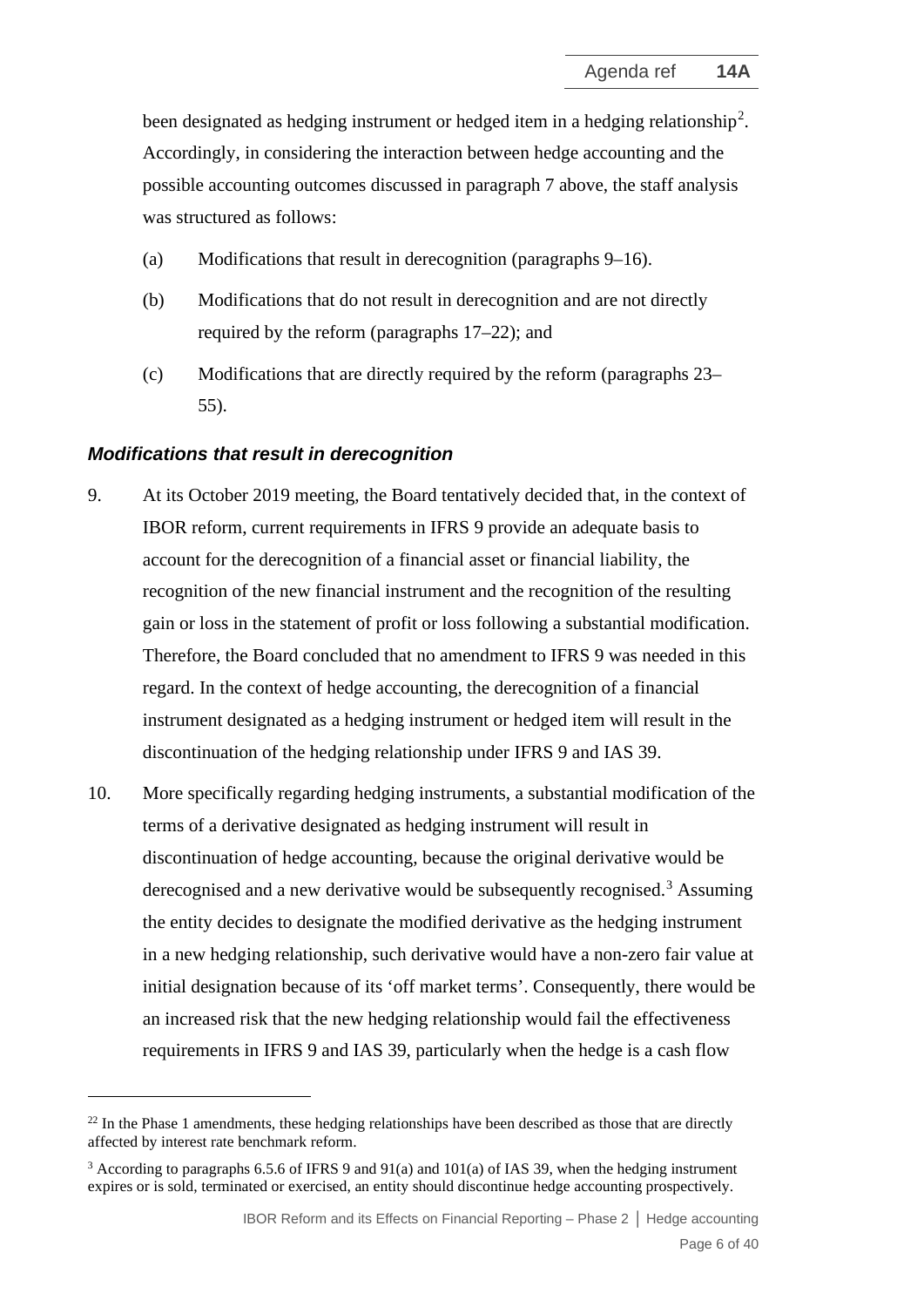hedge and the 'off market' derivative is compared to a new 'at-market' hypothetical derivative.

- 11. Regarding hedged items, paragraph 6.4.1 of IFRS 9 requires formal documentation of the hedged item and the nature of the risk being hedged at the inception of the hedge. In addition, according to paragraph B6.5.26(a) of IFRS 9, a hedging relationship should be discontinued when it no longer meets the risk management objective on the basis of which it qualified for hedge accounting (ie the entity no longer pursues that risk management objective). IFRS 9 also states that risk management objective for a hedging relationship applies at the level of a particular hedging relationship (ie it relates to how the particular hedging instrument that has been designated is used to hedge the particular exposure that has been designated as the hedged item).<sup>[4](#page-6-0)</sup> In other words, amending the particular exposure designated as the hedged item (such as IBOR for example) would represent a change in risk management objective.
- 12. While similar application guidance does not exist within IAS 39, the requirements of paragraph 88(a) of IAS 39 are identical requiring the identification of the hedged item, the hedged risk and the risk management objective and strategy for undertaking the hedge. Consequently, a change in the hedged item or hedged risk would represent a change in the risk management objective and therefore would trigger discontinuation of hedge accounting under IFRS 9 and IAS 39.

#### *Staff analysis*

13. At the October 2019 meeting, the Board tentatively confirmed the current requirements in IFRS 9 that when the terms of a financial instrument are substantially modified, the original financial instrument would cease to exist and thus recognising a new financial instrument under the modified contractual terms, would appropriately reflect the economics of a substantial modification. In view of this, the Board tentatively decided that IFRS 9 would provide an adequate basis to account for the derecognition of a financial instrument following a substantial modification. In this context, the staff think that, when a financial instrument designated as hedging instrument or hedged item is substantially modified,

<span id="page-6-0"></span><sup>4</sup> Refer to paragraph B6.5.24 of the Application Guidance of IFRS 9.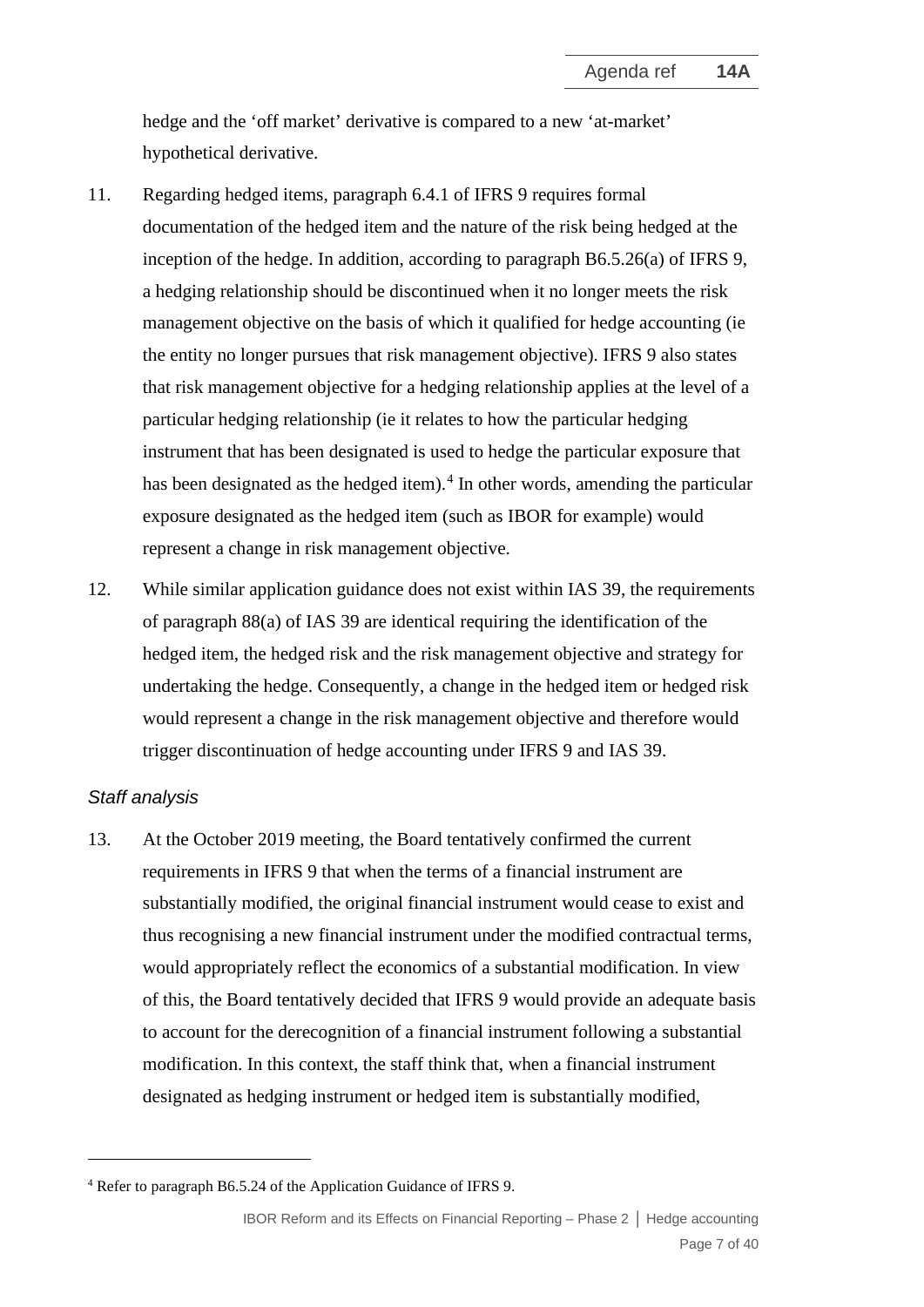discontinuation of hedge accounting would be consistent with the view that the financial instruments designated in that hedging relationship would no longer exist.

- 14. Therefore, the staff is of the view that discontinuation of a hedging relationship in which either the hedging instrument or the hedged item has been substantially modified would provide useful information to users of financial statements. This is because discontinuation would reflect the economics of a financial instrument that was substantially modified and a new financial instrument is recognised. Accordingly, the staff do not recommend any amendment to be made to IFRS 9 and IAS 39 in this regard.
- 15. Finally, the staff also considered how the accumulated changes in fair value attributable to the hedged risk (in case of fair value hedges) and the changes in fair value of the hedging instrument accumulated in the cash flow hedge reserve (in case of cash flow hedges) should be accounted for upon discontinuation of hedge accounting and whether current IFRS 9 and IAS 39 requirements should be amended in this regard. However, the staff do not consider any exception to existing hedge accounting requirements is needed because:
	- (a) This would result in deferring changes in fair value related to hedged items that no longer exist (in case of fair value hedges) or related to forecast transactions that are no longer expected to occur (in case of cash flow hedges); and
	- (b) This would be inconsistent with the end of application requirements in the 2019 *Interest Rate Benchmark Reform* (Amendments to IFRS 9, IAS 39 and IFRS 7), which requires an entity to cease applying the exception from the highly probable requirement when the hedging relationship that the hedged item is part of is discontinued.

#### *Staff recommendation*

<span id="page-7-0"></span>16. For the reasons stated in paragraphs 13–14, the staff is of the view that the current requirements in IFRS 9 and IAS 39 provides sufficient guidance to determine whether a hedging relationship in which either the hedging instrument or the hedged item has been substantially modified should be discontinued. The staff also do not consider that providing any exceptions from these requirements would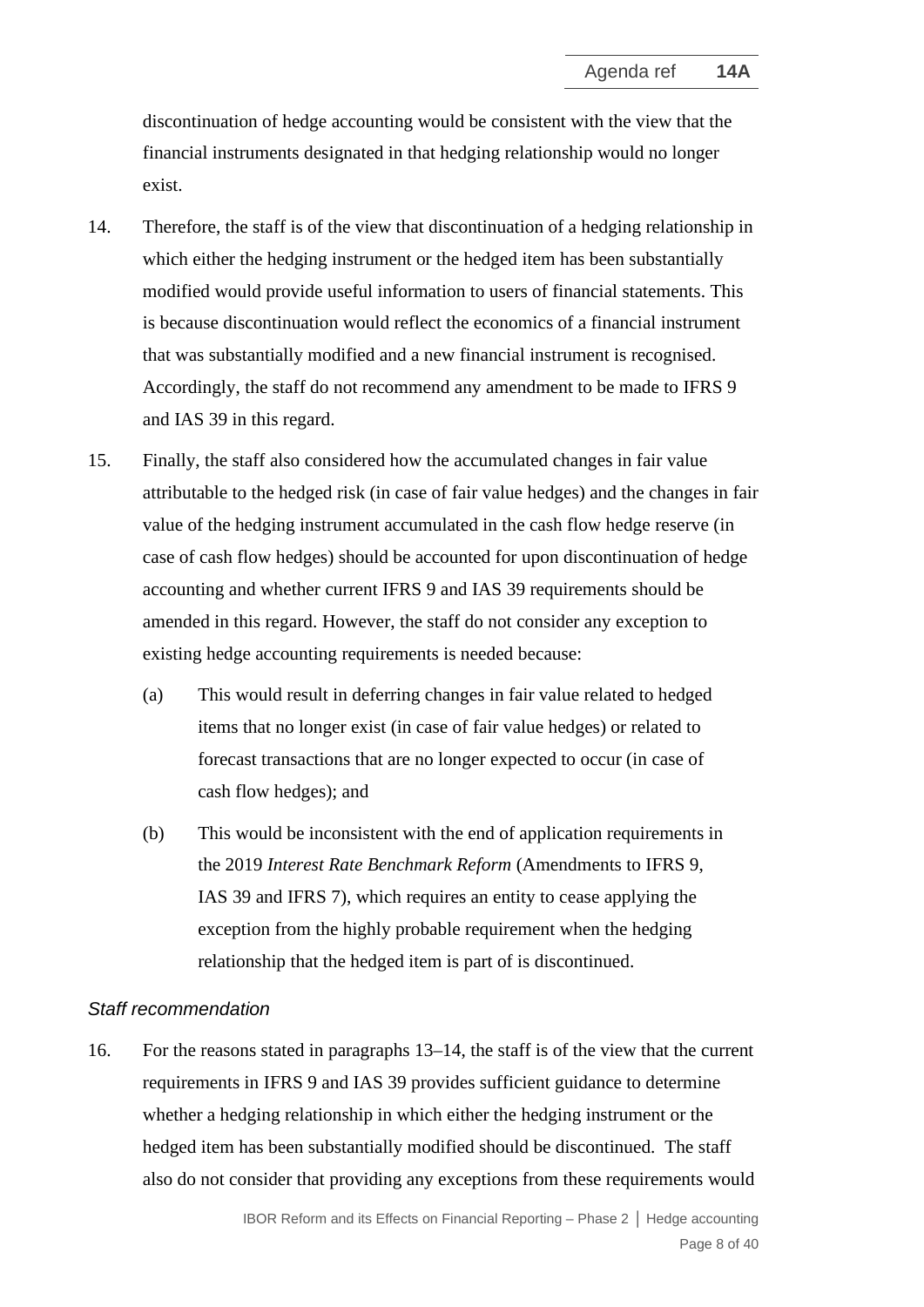provide useful information to users of financial statements. This is because discontinuation would reflect the economics of a financial instrument that was substantially modified and became a new financial instrument. Accordingly, the staff do not recommend any amendment to be made to IFRS 9 and IAS 39 in this regard.

# *Modifications that do not result in derecognition and are not directly required by the reform*

- <span id="page-8-0"></span>17. As discussed at the October 2019 Board meeting, entities could use IBOR reform as an opportunity to make modifications to other terms in a financial instrument at the same time, which are not directly required by the reform and thus would not qualify for the practical expedient.
- 18. The objective of Phase 2, as discussed at the September 2019 Board meeting, is to provide useful information about the effects of the transition to alternative benchmark rates on an entity's financial statements and support preparers in applying the requirements of the IFRS Standards during IBOR reform. Such an objective is intended to assist the Board in defining the scope of potential issues to be considered during Phase 2 and assessing whether it should take any action in the form of amendments to IFRS Standards. In light of this, the Board agreed that the scope of any guidance to be provided should be limited to modifications that are made in the context of IBOR reform.
- 19. At the October 2019 Board meeting, the Board tentatively confirmed that any modifications that are not directly required by the reform should be assessed in accordance with the current requirements in IFRS 9 to determine whether the modification is substantial. At that meeting, the Board also considered that IFRS 9 provides an adequate basis to determine how to account for modifications that are not substantial (ie entities would apply paragraph 5.4.3 of IFRS 9 to recalculate the gross carrying amount of the financial instrument with any modification gain or loss recognised in profit or loss).
- 20. In view of this, assessing the implications of modifications that are not directly required by the reform on hedging relationships would be beyond the scope of this project. Therefore, the staff is of the view that providing any sort of exception in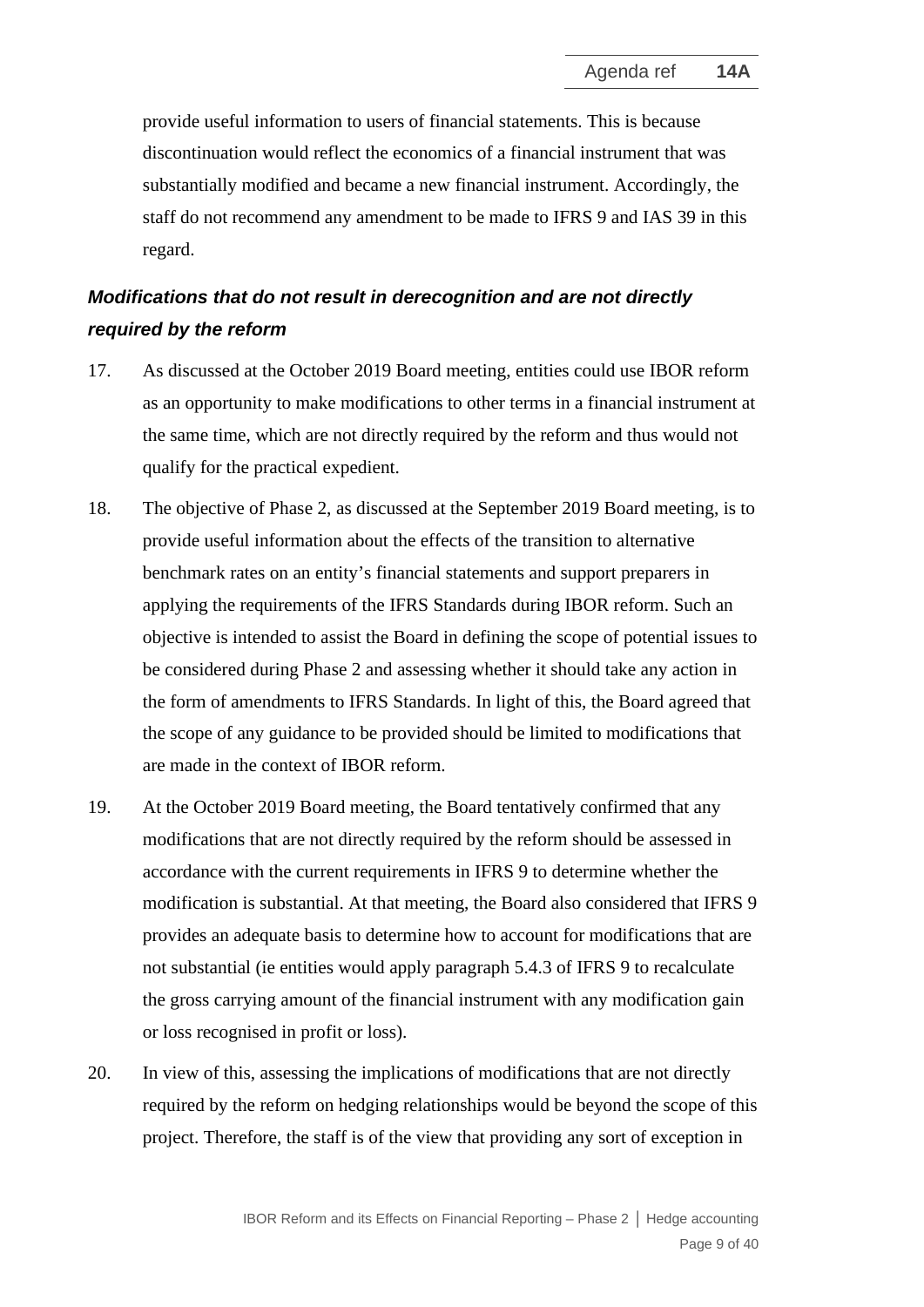the context of hedge accounting for such modifications would be inconsistent with the objectives of Phase 2.

21. Finally, the staff note that, based on input gathered from research activities as well as the feedback received from the Accounting Standards Advisory Forum (ASAF) at its October 2019 meeting, stakeholders recommended that the Board should address only the issues arising due to IBOR reform as a priority given the timing of the reform and current uncertainty around when contracts will start being amended. The feedback received from the ASAF at the October 2019 meeting, was also consistent in this regard, ie to focus only on issues arising from IBOR reform.

#### *Staff recommendation*

<span id="page-9-0"></span>22. For the reasons stated in paragraphs 18–21, the staff note that modifications other than those that are directly required by the reform, are a common occurrence in the day-to-day activities of entities for which they apply the current requirements in IFRS 9 and IAS 39 to determine whether these modifications result in the discontinuation of hedging relationships. The staff is therefore of the view that providing any exception for the effects of modifications that are not directly required by the reform on hedge accounting would be beyond the scope of this project and inconsistent with the objectives of Phase 2. Accordingly, at this stage, the staff recommend that no amendment should be made to IFRS 9 and IAS 39 in this regard and that entities should continue to apply the current requirements in IFRS 9 and IAS 39 to determine whether a hedging relationship should be discontinued following a modification to the hedged item or hedging instrument that does not result in derecognition and that is not directly required by the reform.

#### *Modifications that are directly required by the reform*

<span id="page-9-1"></span>23. Many respondents to the 2019 Exposure Draft *Interest Rate Benchmark Reform*  (*proposed amendments to IFRS 9 and IAS 39*) (May 2019 ED) requested the Board to consider whether entities could make changes to their hedge documentation to transition from IBOR to an alternative benchmark rate without it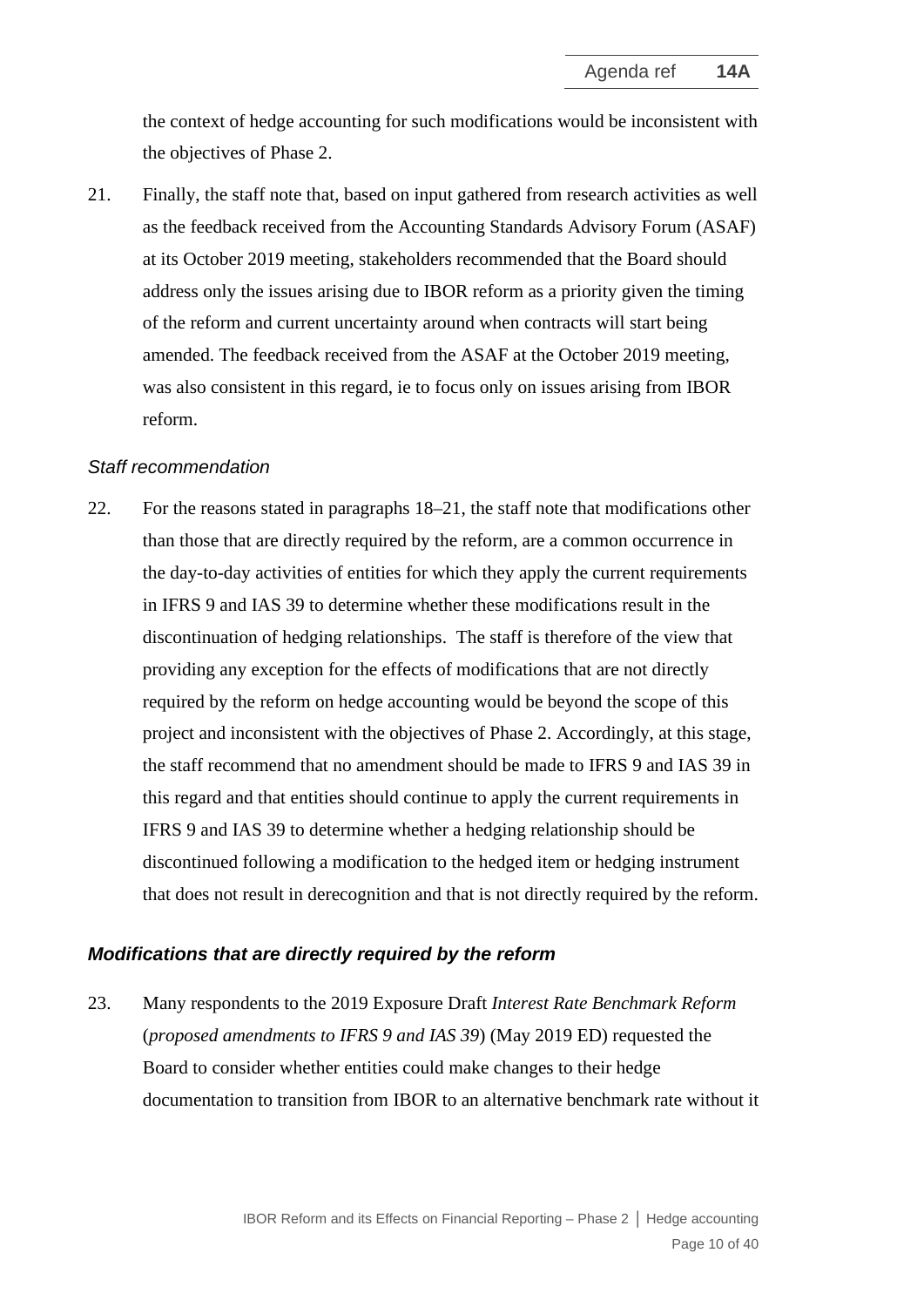resulting in discontinuation of hedge accounting.<sup>[5](#page-10-1)</sup> These would include situations where, as a result of the reform, entities update the hedge documentation to make changes to the hedged risk, hedged item and/or hedging instrument and potentially identify new sources of ineffectiveness that did not exist at the inception of the hedge.

- 24. Considering the staff recommendations in paragraphs 16 and 22, this section focuses on hedge documentation issues arising as a result of modifications that are directly required by the reform. To assess these issues, we have structured our analysis as follows:
	- (a) Current requirements under IFRS 9 and IAS 39 (paragraphs [25–](#page-10-0)29);
	- (b) Hedge documentation issues arising as a result of modifications directly required by the reform (paragraphs 30–41);
	- (c) Staff analysis (paragraphs 42–53); and
	- (d) Staff recommendation (paragraphs 54–55).

#### *Current requirements under IFRS 9 and IAS 39*

- <span id="page-10-0"></span>25. To qualify for hedge accounting, both IFRS 9 and IAS 39 include similar requirements for documentation of hedging relationships as follows:
	- (a) Paragraph 6.4.1(b) of IFRS 9 requires that, at the inception of the hedging relationship, there is formal designation and documentation of the hedging relationship and the entity's risk management objective and strategy for undertaking the hedge. That documentation shall include identification of the hedging instrument, the hedged item, the nature of the risk being hedged and how the entity will assess whether the hedging relationship meets the hedge effectiveness requirements (including its analysis of the sources of hedge ineffectiveness and how it determines the hedge ratio).

<span id="page-10-1"></span><sup>5</sup> For further information, refer to the July 2019 Agenda Paper 14B *Additional issues for consideration before finalising the proposed amendments*.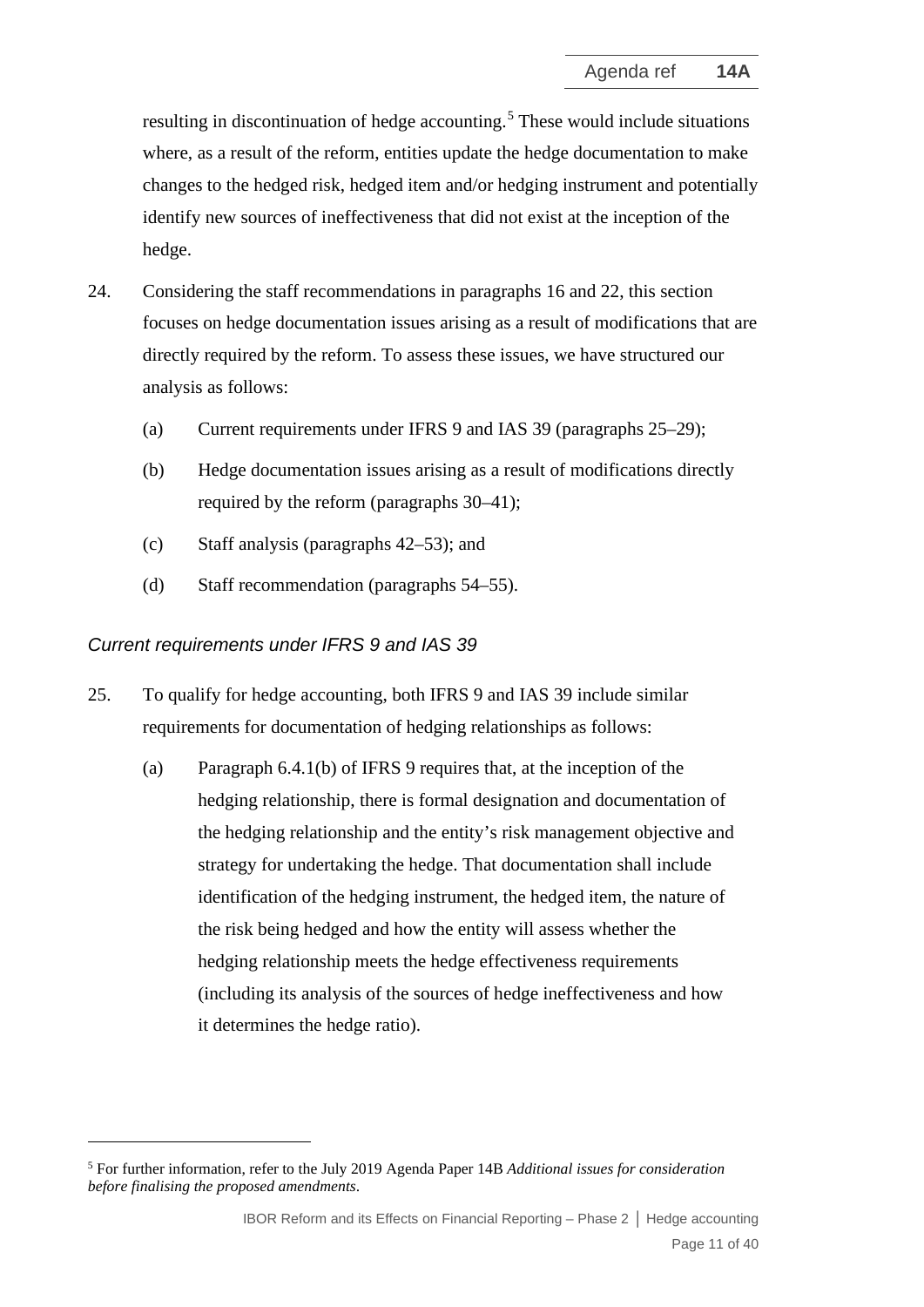- (b) Paragraph 88(a) of IAS 39 requires that, at the inception of the hedge, there is formal designation and documentation of the hedging relationship and the entity's risk management objective and strategy for undertaking the hedge. That documentation shall include identification of the hedging instrument, the hedged item or transaction, the nature of the risk being hedged and how the entity will assess the hedging instrument's effectiveness in offsetting the exposure to changes in the hedged item's fair value or cash flows attributable to the hedged risk.
- 26. Paragraph 6.5.6 of IFRS 9 requires an entity to discontinue hedge accounting prospectively when the hedging relationship ceases to meet the qualifying criteria. [6](#page-11-0) Circumstances that trigger discontinuation of hedge accounting are similar in both IFRS 9 and IAS 39, except that IAS 39 permits an entity to revoke the hedge designation whereas IFRS 9 prohibits voluntary discontinuation of hedge accounting when the risk management objective for a particular hedging relationship remains the same and all the other qualifying criteria are still met.<sup>[7](#page-11-1)</sup>
- 27. Paragraph 6.5.6 of IFRS 9 also explains that a replacement or rollover of a hedging instrument into another hedging instrument is not an expiration or termination that would preclude hedge accounting if such replacement or rollover is part of the entity's documented risk management objective. Similar guidance exists in paragraphs 91(a) and 101(a) of IAS 39.
- 28. The Application Guidance of IFRS 9 provides specific guidance for updates to hedge documentation that do not result in discontinuation of hedge accounting:
	- (a) *Assessment of hedge effectiveness*: according to paragraph B6.4.19 of IFRS 9, the hedge documentation should include how an entity will assess hedge effectiveness, including the method or methods used. The hedge documentation should be updated for any changes to the methods. In addition, paragraph B6.4.17 of IFRS 9 states that, if there are changes in circumstances that affect hedge effectiveness, an entity may have to change the method for assessing whether a hedging

IBOR Reform and its Effects on Financial Reporting – Phase 2 **│** Hedge accounting Page 12 of 40

<span id="page-11-0"></span><sup>6</sup> Circumstances in which IAS 39 requires an entity to discontinue hedge accounting are included in paragraphs 91 and 101 of IAS 39.

<span id="page-11-1"></span><sup>7</sup> Paragraph B6.5.23 of IFRS 9; paragraphs BC6.314 and BC6.331 of the Basis for Conclusions on IFRS 9.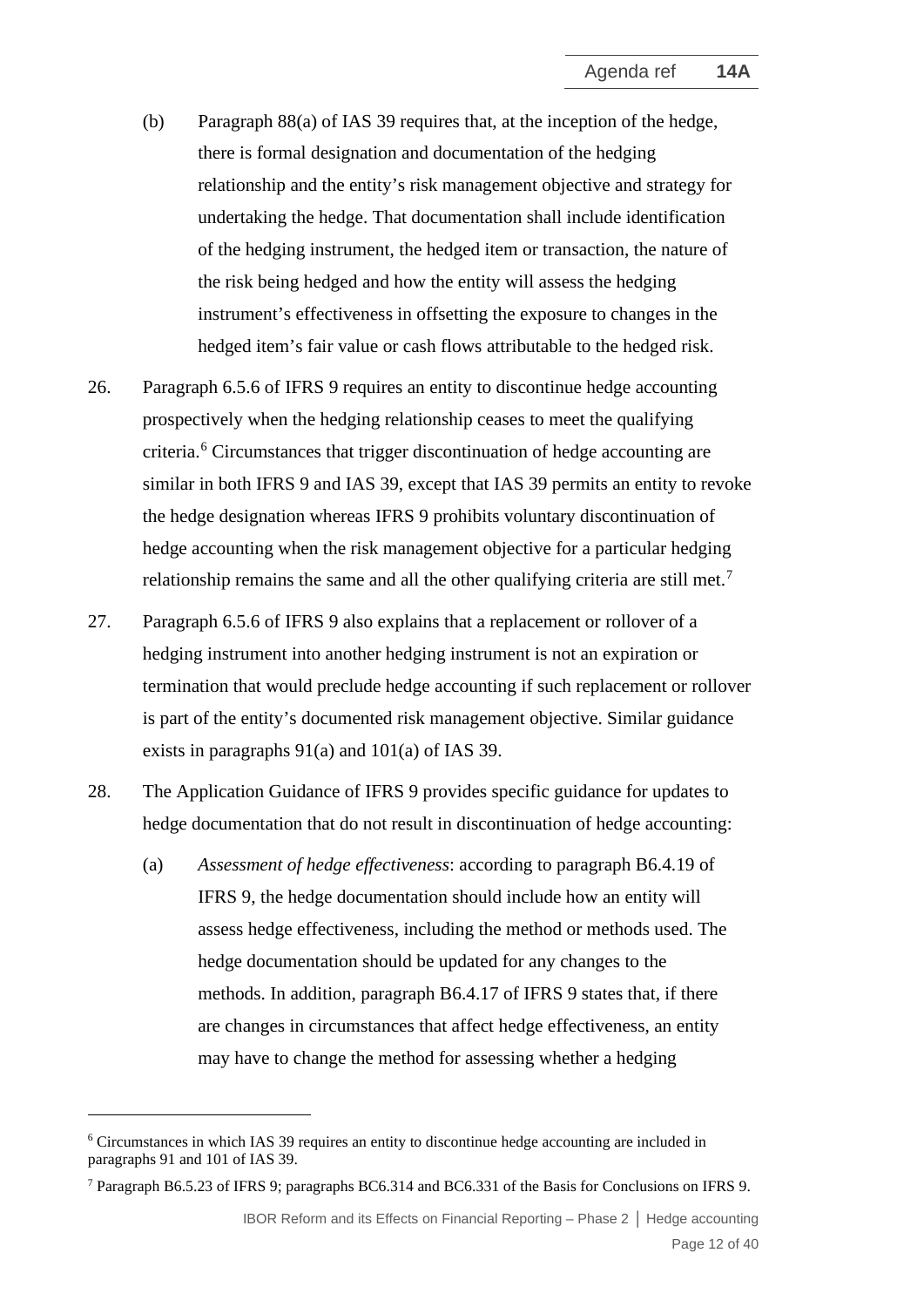relationship meets the hedge effectiveness requirements in order to ensure that the relevant characteristics of the hedging relationship, including the sources of hedge ineffectiveness, are still captured;

- (b) *Rebalancing*: paragraph B6.5.21 of IFRS 9 states that, when rebalancing a hedging relationship, an entity should update its analysis of the sources of hedge ineffectiveness that are expected to affect the hedging relationship during its (remaining) term. The hedge documentation should be updated accordingly; and
- (c) *Sources of ineffectiveness*: according to paragraph B6.4.2 of IFRS 9, when designating a hedging relationship and on an ongoing basis, an entity should analyse the sources of hedge ineffectiveness that are expected to affect the hedging relationship during its term. This analysis is the basis for the entity's assessment of meeting the hedge effectiveness requirements.
- 29. While IFRS 9 permits updating the hedge documentation without resulting in discontinuation of hedge accounting in limited instances (see paragraph 28 above), IAS 39 does not allow adjustments that were not envisaged and documented at the inception of the hedge to be treated as adjustments to a continuing hedging relationship. IAS 39 treats such changes as a discontinuation of the original hedging relationship and the start of a new one.<sup>[8](#page-12-0)</sup>

### *Hedge documentation issues arising as a result of modifications that are directly required by the reform*

30. As discussed at the September 2019 Board meeting, the staff have engaged with securities regulators, central banks, audit firms, industry groups and financial institutions to obtain an understanding of the effects of IBOR reform on financial reporting. The staff also gathered input from the ASAF and considered the feedback received from comment letters<sup>[9](#page-12-1)</sup> on the May 2019 ED to identify potential issues for the Board to consider as part of Phase 2. In addition, the staff

<span id="page-12-0"></span><sup>8</sup> Paragraphs BC6.300 and BCE.200 of the Basis for Conclusions on IFRS 9.

<span id="page-12-1"></span><sup>9</sup> For further information, refer to the July 2019 Agenda Paper 14A *Summary of feedback from comment letters* and Agenda Paper 14B *Additional issues for consideration before finalising the proposed amendments*.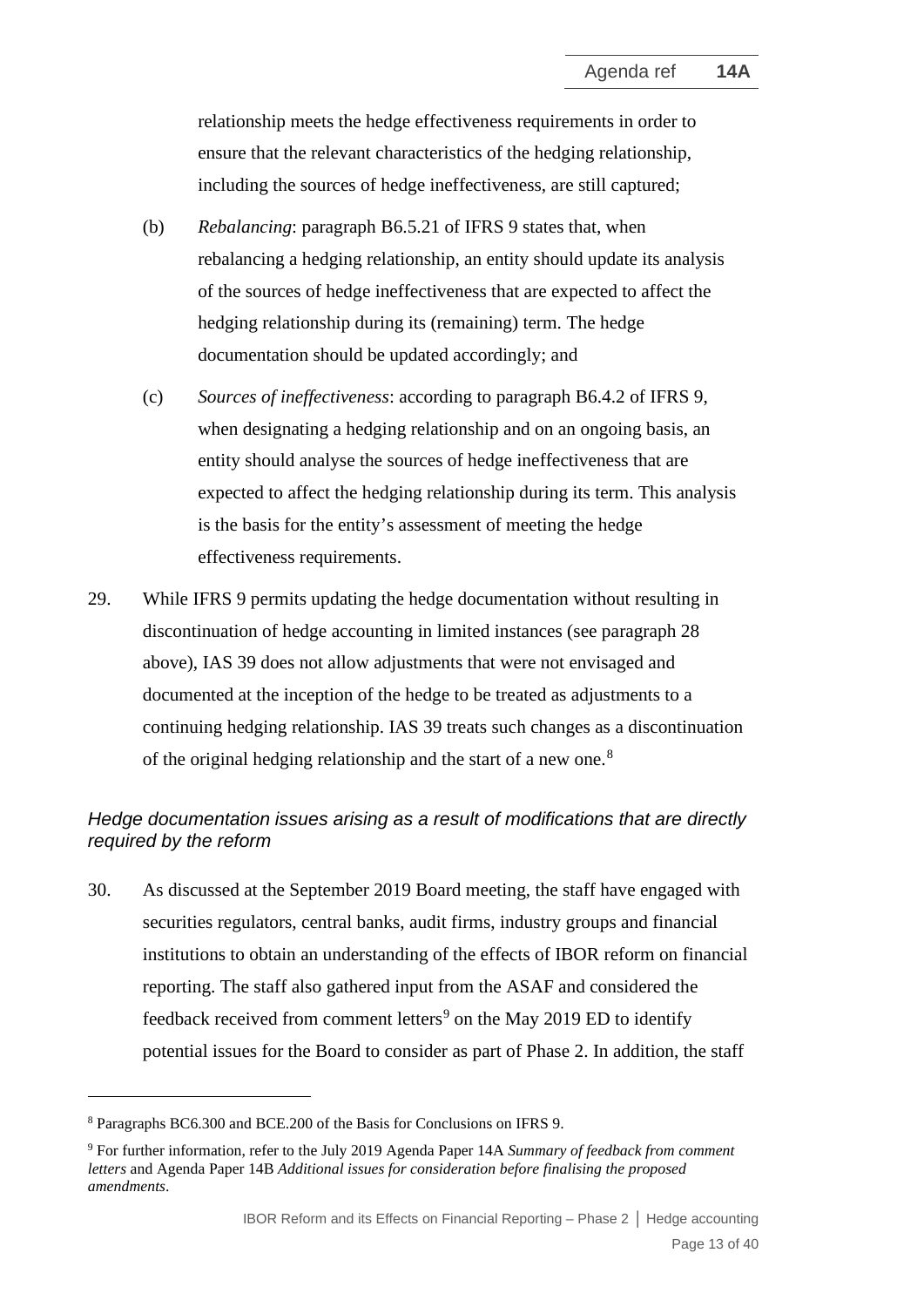considered the hedge documentation issues that could arise as a consequence of modifications directly required by the reform. Based on these activities, the staff have identified the following hedge documentation issues that could affect financial reporting due to IBOR reform:

- (a) Changes to the hedge documentation necessary to reflect modifications that are directly required by the reform (paragraphs 31-34);
- (b) Changes to the hedged risk in fair value hedges (paragraphs 35-37);
- (c) Changes to the method used for assessing hedge effectiveness (paragraphs 38-39); and
- (d) Trigger of fallback provisions for modifications that are directly required by the reform (paragraphs 40-41).

# *Changes to the hedge documentation necessary to reflect modifications directly required by the reform*

- 31. As mentioned in paragraph 6, at its October 2019 meeting, the Board tentatively decided to provide a practical expedient allowing an entity to apply paragraph B5.4.5 of IFRS 9 to account for modifications directly required by the reform. Examples of such modifications include situations where the current interest rate benchmark is replaced with an alternative benchmark rate on an economically equivalent basis, as well as modifications to the timing and frequency with which the benchmark rate is reset.
- 32. Applying the practical expedient that the Board tentatively agreed on at the October 2019 meeting, the modification will be accounted for as an amendment to the EIR to reflect the alternative benchmark rate. If the modified financial instrument has been designated in a hedging relationship, changes in hedge documentation will likely be necessary to reflect modifications directly required by the reform and could include:
	- (a) redefining the hedged risk to make reference to an alternative benchmark rate when the hedged risk is specified and documented in terms of a benchmark interest rate (ie a component of an eligible hedged item);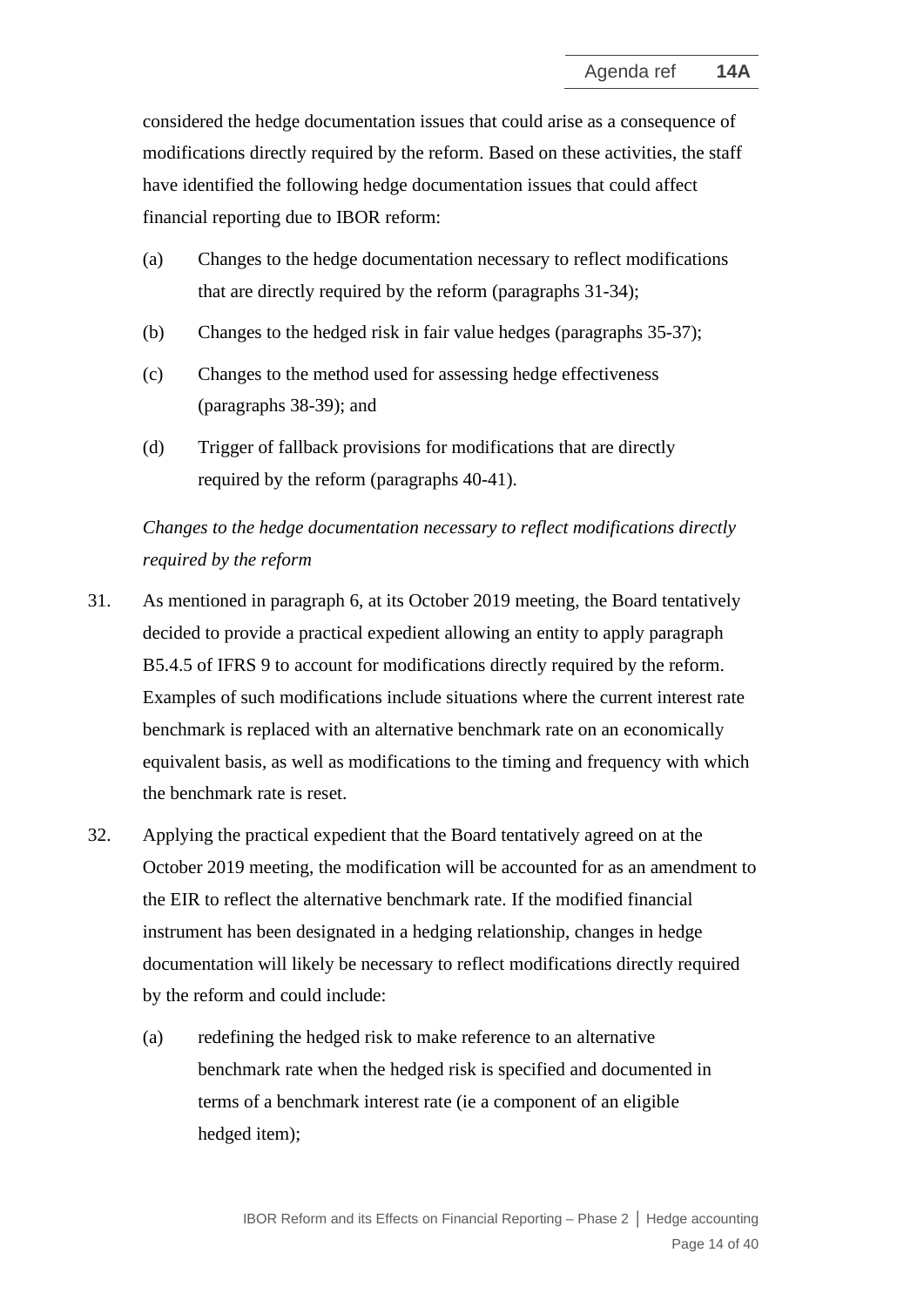- (b) redefining the description of the hedging instruments and/or hedged items to reflect the alternative benchmark rate; and
- (c) changes to the method used for assessing hedge effectiveness.
- 33. As mentioned in paragraph 25 of this paper, to qualify for hedge accounting, paragraphs 6.4.1(b) of IFRS 9 and 88(a) of IAS 39 require that, at the inception of the hedging relationship, there is formal documentation of the relationship and the entity's risk management objective and strategy for undertaking the hedge. This effectively implies that any subsequent changes to the hedge documentation, other than those discussed in paragraph 28, constitute a change in the hedging relationship that was neither anticipated nor intended when that relationship was initially designated and therefore would require discontinuation of hedge accounting.
- 34. In other words, it is likely that changes in hedge documentation necessary to reflect modifications directly required by the reform, discussed in paragraph 30 above, would result in discontinuation of hedge accounting when applying the current requirements in IFRS 9 and IAS 39. For instance, amending the hedge documentation to redefine the hedged risk from IBOR to an alternative benchmark rate would result in discontinuation of hedge accounting because it would constitute a change in the risk management objective on the basis of which that hedging relationship was designated.

#### *Changes to hedged risk in fair value hedges*

- 35. According to paragraph 6.5.2 of IFRS 9 and paragraph 86 of IAS 39, a fair value hedge is a hedge of the exposure to changes in fair value of a recognised asset or liability or an unrecognised firm commitment, or a component of any such item, that is attributable to a particular risk and could affect profit or loss. A common example is the hedge of exposure to changes in the fair value of a fixed-rate financial instrument attributable to changes in benchmark interest rate. In this case, a non-contractually specified risk component (for example IBOR) would be designated as the hedged item, provided it is separately identifiable and reliably measurable.
- 36. When derivatives designated as hedging instruments are amended to replace IBOR with an alternative benchmark rate and such modification is directly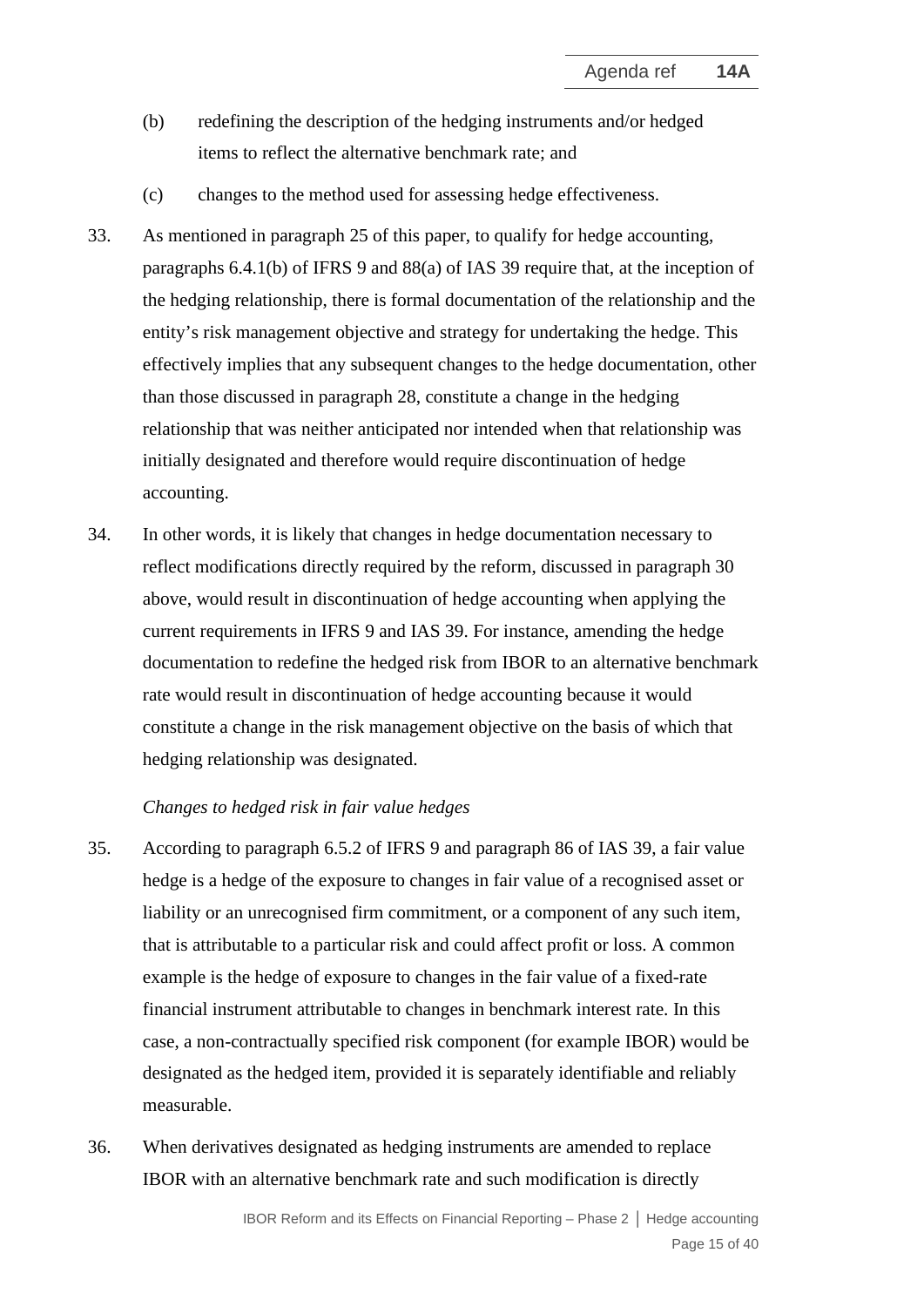required by the reform, entities might want to update the designated risk component of a fixed-rate financial instrument to make reference to an alternative benchmark rate. The fact that derivatives have been amended might provide indication that the hedged risk is no longer IBOR, but is the alternative benchmark rate instead. In addition, changing the hedge documentation to update the designated risk component would eliminate the basis risk arising from an alternative benchmark rate-based derivative and a designated IBOR risk component of a fixed-rate financial instrument, therefore enhancing the effectiveness of such hedging relationship.

37. In such cases, even though the designated fixed-rate financial instrument is not expected to be amended due to IBOR reform, in accordance with IFRS 9 and IAS 39, redefining the hedged risk to refer to an alternative benchmark rate instead of IBOR would result in discontinuation of hedge accounting.

#### *Changes to the method used for assessing hedge effectiveness*

38. There might be situations where, due to changes in hedge designations for modifications that are directly required by the reform , it may be impractical for an entity to continue using the same method for assessing hedge effectiveness under IFRS 9 and IAS 39 as was initially defined in the hedge documentation. For example, when an entity uses regression analysis to assess hedge effectiveness (as initially defined in the hedge documentation), at the time that hedging instruments and hedged items are amended to replace IBOR with an alternative benchmark rate, the available historical information for the alternative benchmark rate might not be sufficient to run the regression analysis. Therefore, the entity may need to change the method for assessing hedge effectiveness. Similarly, an entity might want to change the hedge effectiveness assessment method to a quantitative approach due to changes in hedge designations for modifications that are directly required by the reform, where previously more qualitative approaches were applied as terms were perfectly matched. In addition, under IFRS 9 entities would need to update the hedge documentation to capture new sources of ineffectiveness created by IBOR reform that did not exist at the inception of the hedge (see paragraph  $28(c)$ ), so that the effects of such sources of ineffectiveness are reflected when assessing whether the hedging relationship meets the hedge effectiveness requirements.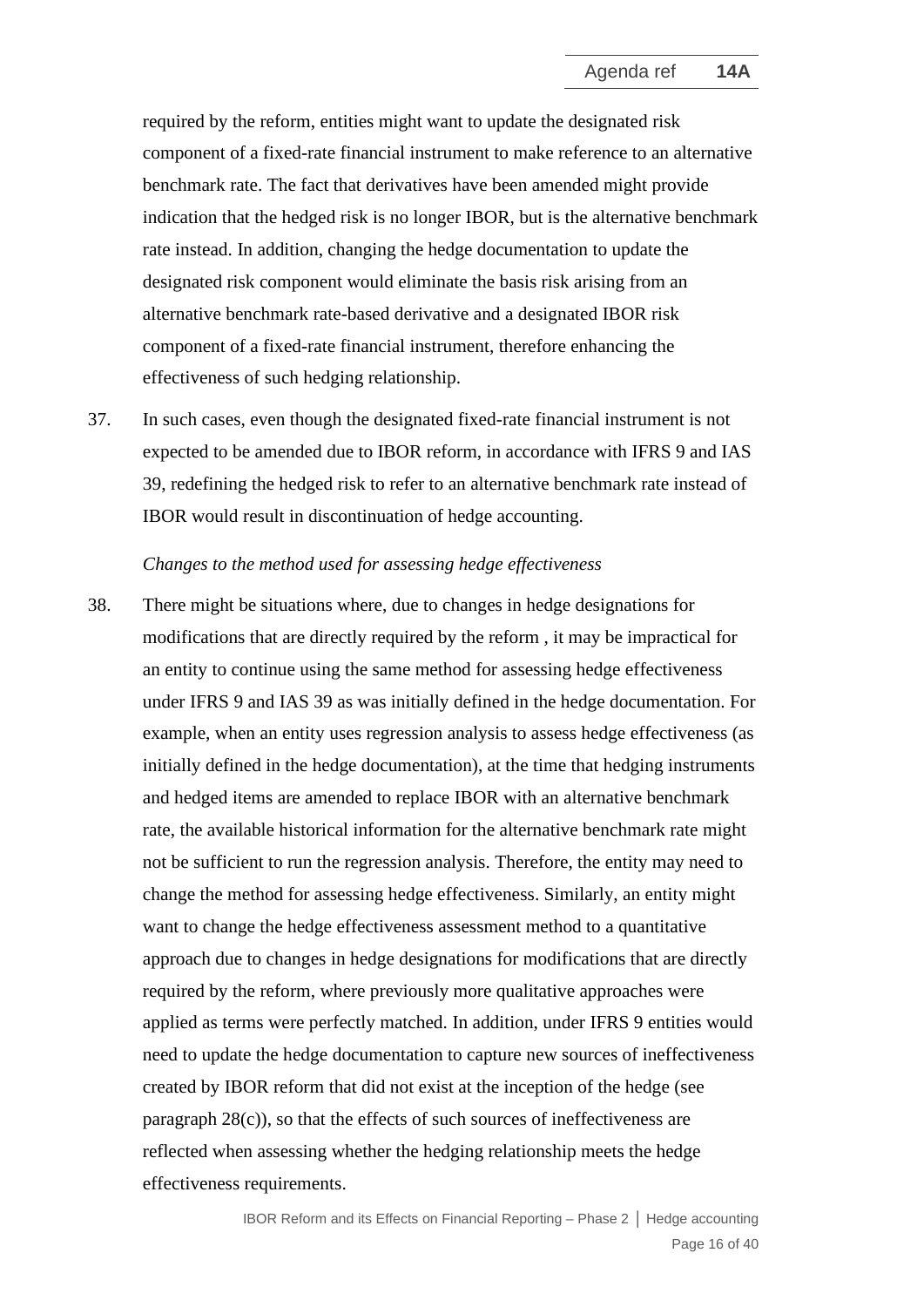- 39. While IFRS 9 explicitly requires updating the hedge documentation for any changes to the methods for assessing hedge effectiveness and for sources of ineffectiveness (see paragraph 28) without requiring discontinuation of hedge accounting, IAS 39 does not provide explicit guidance in this context. However, the staff note that the following instances in IAS 39 would imply that any change in the method for assessing hedge effectiveness subsequent to initial designation and documentation of the hedging relationship would represent a change in the hedging strategy that would require discontinuation of hedge accounting (under IAS 39 only):
	- a) paragraph AG107 states that the method an entity adopts for assessing hedge effectiveness depends on its risk management strategy and an entity's documentation of its hedging strategy includes its procedures for assessing effectiveness.
	- b) for a portfolio hedge of interest rate risk, the Board decided that entities could use any method to assess retrospective effectiveness, but noted that the chosen method would form part of the documentation of the hedging relationship made at the inception of the hedge in accordance with paragraph 88(a) and hence could not be decided at the time the retrospective effectiveness test is performed.<sup>[10](#page-16-0)</sup>

# *Trigger of fallback provisions for modifications that are 'directly required by the reform*

- 40. Based on the feedback received and the research done by the staff about the potential effects of IBOR reform, it is expected that 'fallback clauses' already incorporated into the contracts would be triggered to replace IBOR with an alternative benchmark rate when parties do not amend the underlying contracts before such clauses take effect. Such fallback provisions may specify, for example:
	- (a) the replacement benchmark rate in case the existing benchmark rate ceases to exist;

<span id="page-16-0"></span><sup>10</sup> Paragraph BC218 of the Basis for Conclusions on IAS 39.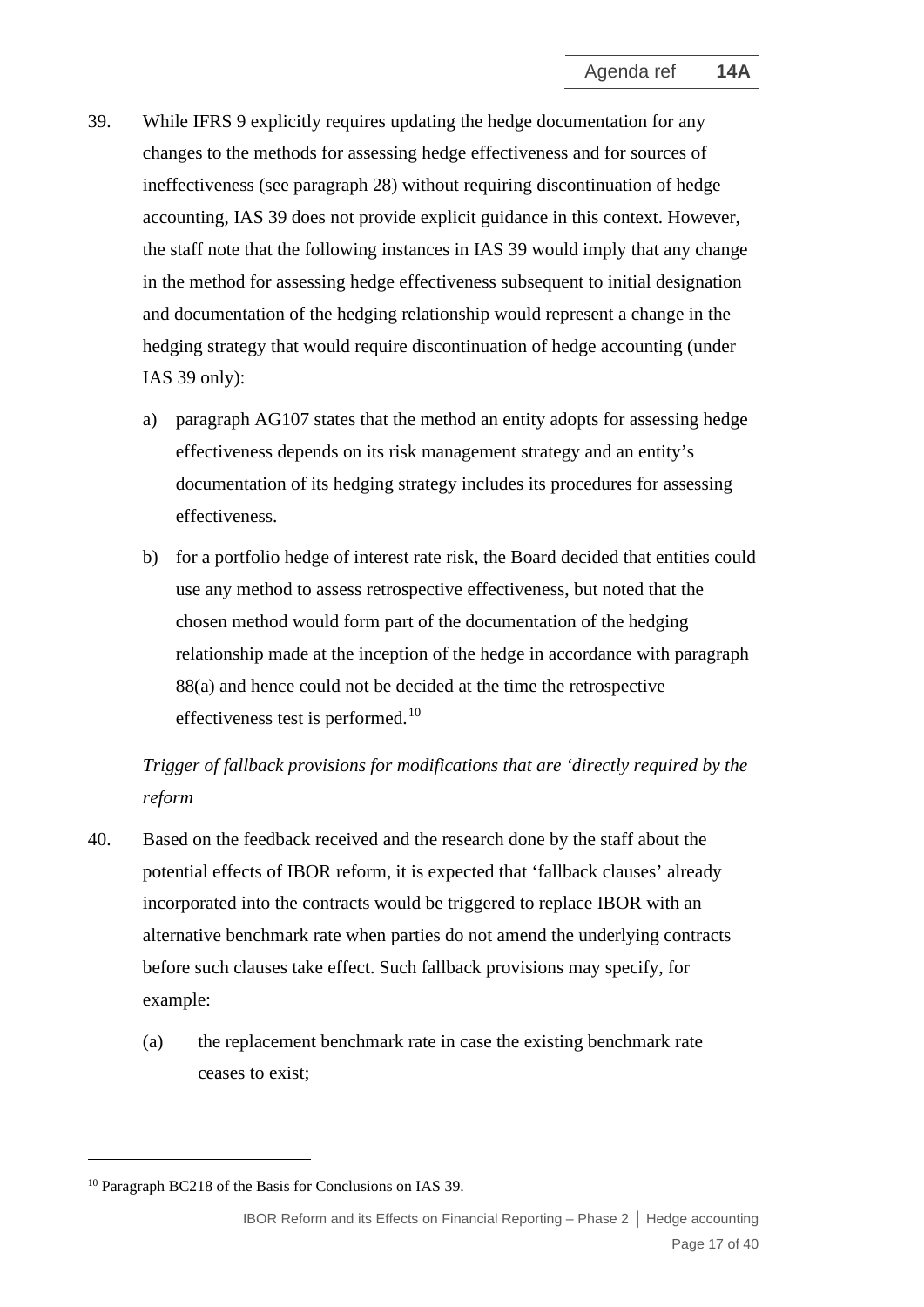- (b) changes to the reset period, reset dates, the number of days between coupon payments and payment dates.
- 41. The trigger of a fallback provision is not a contractual modification of a financial instrument because such a provision was already part of the original terms of the financial instrument. However, when the trigger of a fallback provision results in modifications directly required by the reform (for example, it replaces IBOR with an alternative benchmark rate on an economically equivalent basis), the implications for hedge documentation are similar to those discussed in paragraphs 31-39 of this paper.

#### *Staff analysis*

- 42. As discussed in paragraphs 25-29 of this paper, under the current requirements in IFRS 9 and IAS 39, changes in hedge documentation necessary to reflect modifications directly required by the reform would require an entity to discontinue hedge accounting prospectively. The consequences of prospective discontinuation of hedge accounting are:
	- (a) regarding fair value hedges, the fair value hedge adjustment will be amortised to profit or loss. The amortisation is based on a recalculated effective interest rate at the date amortisation begins;  $11$
	- (b) for cash flow hedges, the accumulated amount in the cash flow hedge reserve will be immediately reclassified to profit or loss because the IBOR-based cash flows will no longer be expected to occur after the reform has been enacted;<sup>[12](#page-17-1)</sup>
- 43. In addition, changes in fair value of derivatives previously designated in cash flow hedges would start being recognised in profit or loss (instead of the cash flow hedge reserve in other comprehensive income). Regarding derivatives previously designated in fair value hedges, offsetting would not be achieved in profit or loss because the hedged item would no longer be measured at fair value.

<span id="page-17-0"></span><sup>&</sup>lt;sup>11</sup> Refer to paragraph 6.5.10 of IFRS 9 and paragraphs 91-92 of IAS 39.

<span id="page-17-1"></span><sup>&</sup>lt;sup>12</sup> Refer to paragraph 6.5.12 of IFRS 9 and paragraph 101(bc) of IAS 39.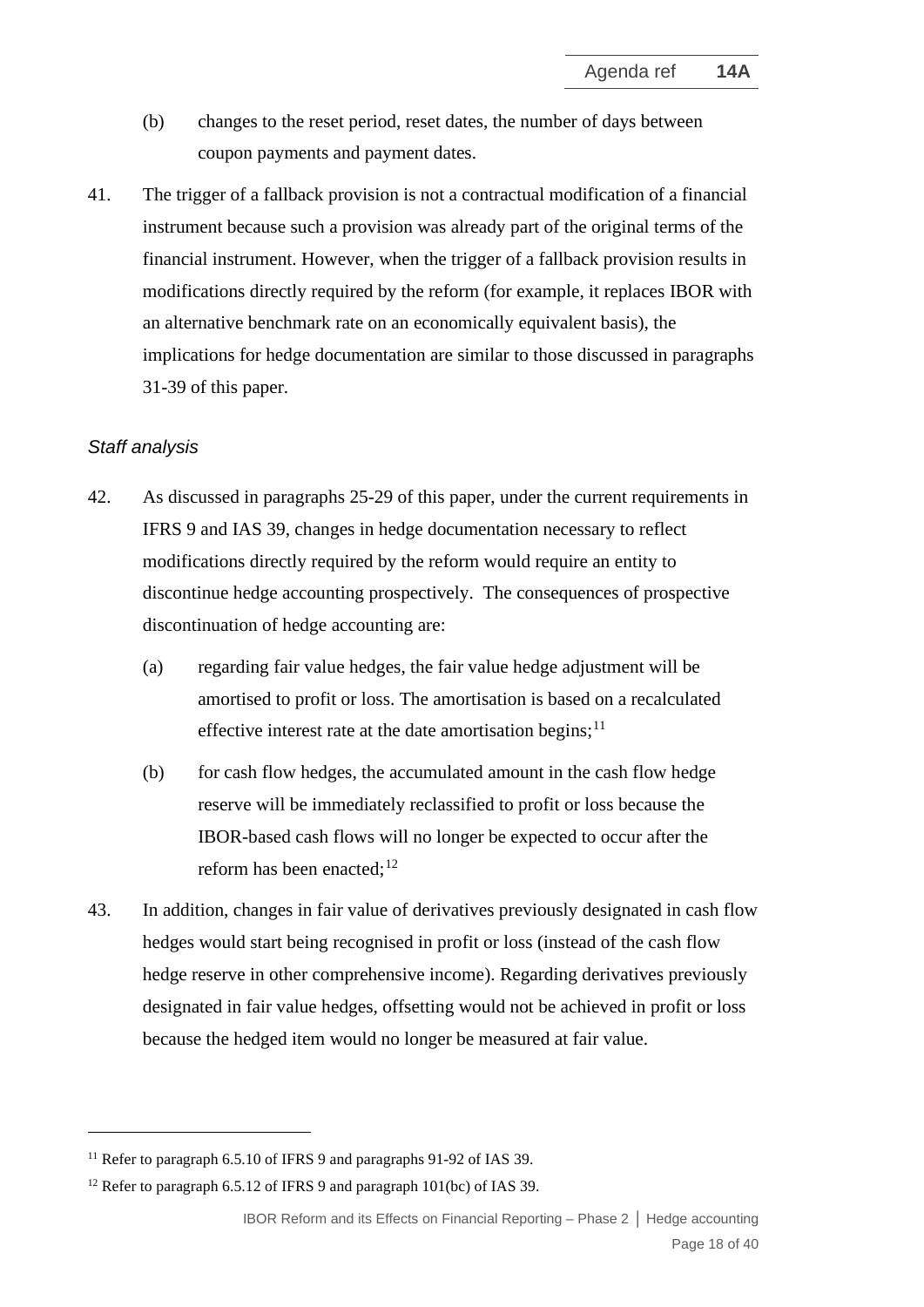- 44. Therefore, discontinuation of hedge accounting due changes in hedge documentation necessary to reflect modifications directly required by the reform would create volatility in profit or loss that may not be representative of the actual changes to the entity's hedging relationships.
- 45. Although after the discontinuation of hedge accounting an entity could redesignate a new hedge accounting relationship based on the replacement benchmark rate, the hedging instrument will have a non-zero fair value at inception and this could result in more hedge ineffectiveness, especially for cash flow hedges, compared to a continuing hedging relationship. This is because it is unlikely that the terms of the newly designated derivative would be 'at-market' at the time of designation.<sup>[13](#page-18-0)</sup> Therefore, there would be an increased risk that such hedging relationship would fail to demonstrate the existence of an economic relationship as required by IFRS 9 or the 80 per cent-125 per cent hedge effectiveness range required by IAS 39.
- 46. The staff think that discontinuation of hedge accounting and the consequential accounting implications described in paragraphs 42-45 above would not provide useful information to users of financial statements because:
	- (a) Changes in hedge documentation necessary to reflect modifications directly required by the reform would not constitute a change in the general risk management strategy and the risk management objective for hedging underlying risks that would generally continue to be either:
		- (i) hedge of the exposure to variability in cash flows, albeit now associated with movements in alternative benchmark rate (ie cash flow hedge), or
		- (ii) hedge of the exposure to changes in fair value, albeit now associated with movements in alternative benchmark rate (ie fair value hedge).
	- (b) The accounting outcome would not reflect the economics of the underlying instruments subjected to modifications directly required by the reform because such modifications would occur on an economically equivalent basis and the same financial instrument would continue to

<span id="page-18-0"></span><sup>&</sup>lt;sup>13</sup> Refer to paragraph BC6.338 of IFRS 9.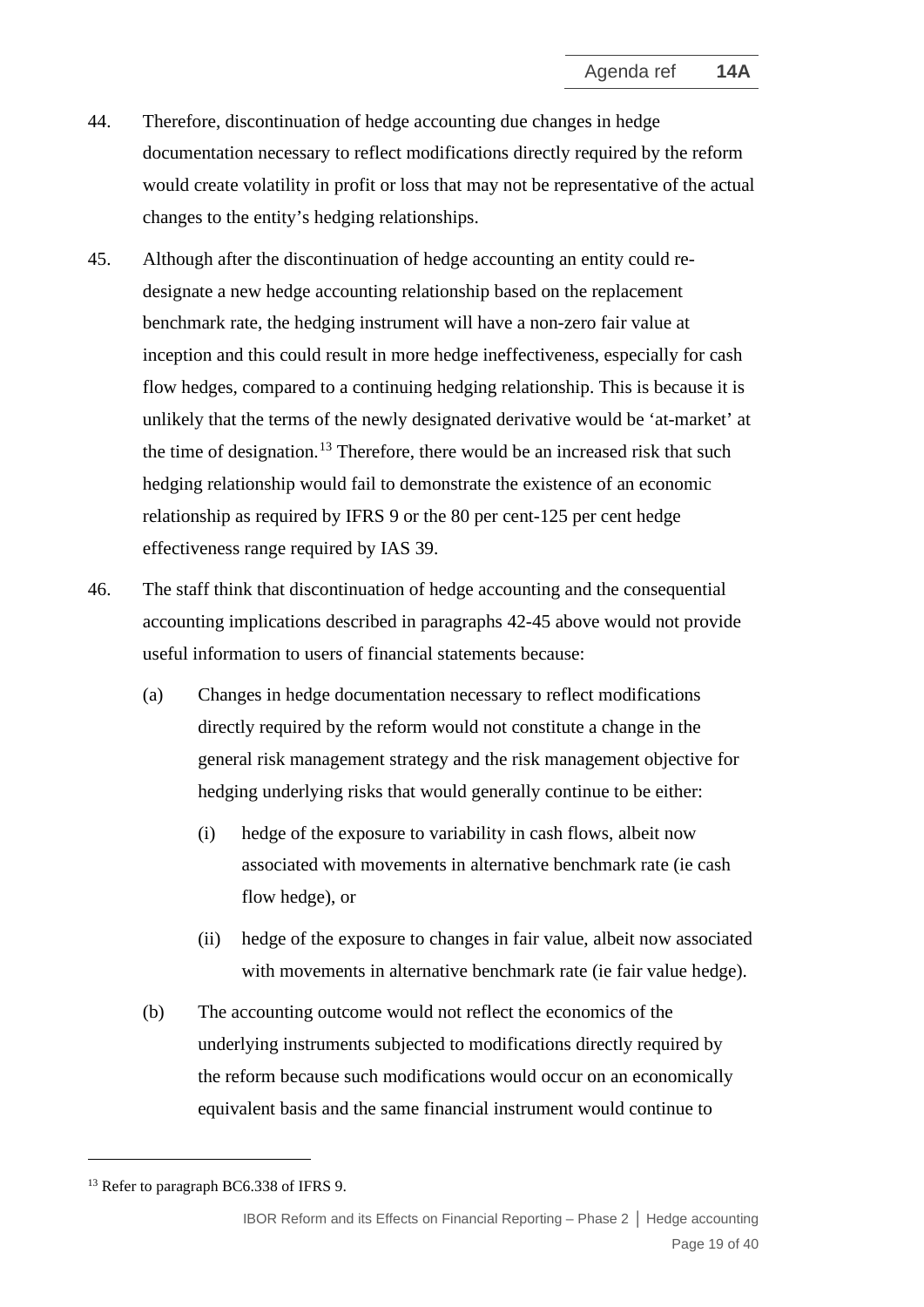exist for accounting purposes and would continue to be held for hedging risks and achieving offsetting.

- (c) Considering that modifications to financial instruments that are directly required by the reform would be accounted for as an update to the EIR, similar to how floating-rate instruments are accounted for – which do not impact eligibility criteria for a hedging instrument or a hedged item – it would seem counterintuitive to discontinue a hedging relationship when those very same changes are made to the hedging relationship.
- 47. In addition, the staff think that discontinuation of hedge accounting due changes in hedge documentation necessary to reflect modifications directly required by the reform could be perceived as being inconsistent with the Board's decision in Phase 1 to amend IFRS 9 and IAS 39 to provide exceptions from specific hedge accounting requirements on the basis that discontinuation of hedge accounting solely due to uncertainties arising from IBOR reform would not provide useful information to users of financial statements.
- 48. Some may argue that modifications of hedging instruments could be considered as replacements or rollovers that are not expirations or terminations and thus would not require discontinuation of hedge accounting.<sup>[14](#page-19-0)</sup> However, even when the replacement of IBOR with an alternative benchmark rate is documented at the inception of the hedging relationship<sup>[15](#page-19-1)</sup> as part of the risk management objective (as per IFRS 9) or hedging strategy (IAS 39), the staff think that modifications directly required by the reform do not represent replacements or rollovers because they would be treated as 'movements in market rates of interest' and the same financial instrument(s) would continue to exist. It is also important to note that the guidance for replacement or rollover in IFRS 9 and IAS 39 is explicitly in the context of expiration or termination of the hedging instrument whereas the implications of IBOR reform on hedging relationships are not restricted to hedging instruments.

<span id="page-19-0"></span><sup>&</sup>lt;sup>14</sup> Paragraph 6.5.6 of IFRS 9 and paragraphs 91 and 101 of IAS 39.

<span id="page-19-1"></span><sup>&</sup>lt;sup>15</sup> Paragraph BC6.344 of IFRS 9 and paragraph BC220N of IAS 39.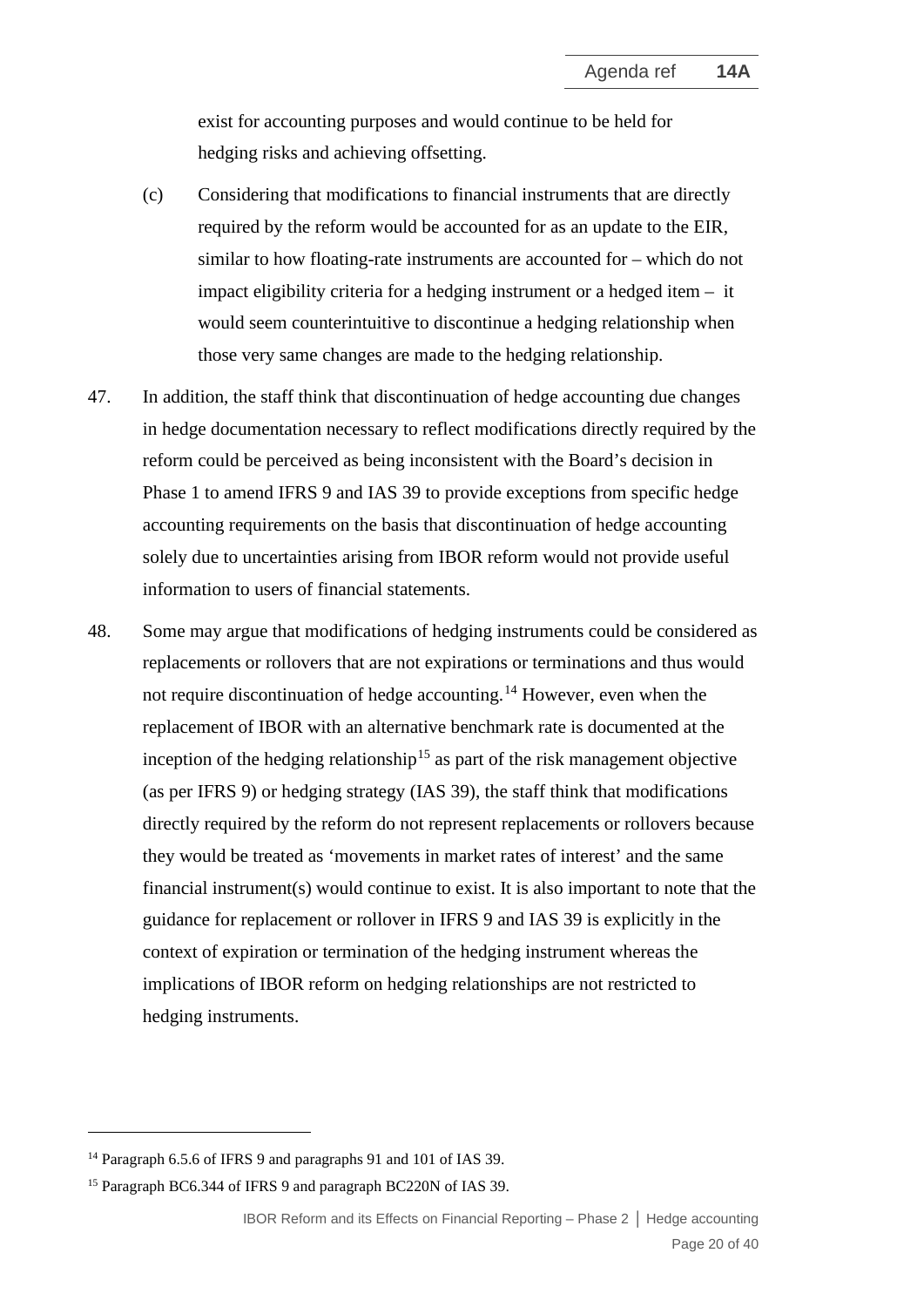- 49. Considering the above, the staff is of the view that amending IFRS 9 and IAS 39 to permit changes in hedge documentation necessary to reflect modifications that are directly required by the reform would provide more useful information to users of financial statements. This would have the effect of treating hedging relationships affected by IBOR reform as continuing hedging relationships, provided they still meet all other qualifying criteria for hedge accounting (including the hedge effectiveness requirements).
- 50. The staff also note that permitting continuation of hedge accounting in this specific instance would significantly reduce the operational burden on preparers as they would not have to discontinue hedging relationships only due to changes in hedge documentation that are necessary to reflect modifications that are directly required by the reform. The staff also consider that costs of updating hedge documentation would be limited because:
	- (a) entities already have documented hedging relationships as required by IFRS 9 and IAS 39; and
	- (b) entities could use a master documentation approach, whereby the documentation of individual hedging relationships include references to master documents that set out effectiveness testing methods for example.[16](#page-20-0)
- 51. The staff also highlight that, in the past, the Board considered the potential financial reporting effects arising from novations that result from new laws or regulations and decided to amended IAS 39 in June 2013 to provide relief from discontinuing hedge accounting when novation of a derivative designated as a hedging instrument met certain criteria.<sup>[17](#page-20-1)</sup> Accordingly, providing relief from discontinuing hedge accounting in the context of IBOR reform as discussed above, would be consistent with this approach.
- 52. In their feedback on the May 2019 ED, respondents suggested that to avoid discontinuation of hedge accounting due to changes in hedge documentation that are a direct consequence of the reform, the Board could consider allowing hedge

<span id="page-20-0"></span><sup>16</sup> BCE.228 of the Basis for Conclusion on IFRS 9.

<span id="page-20-1"></span><sup>&</sup>lt;sup>17</sup> *Novation of Derivatives and Continuation of Hedge Accounting* (Amendments to IAS 39 and IFRS 9)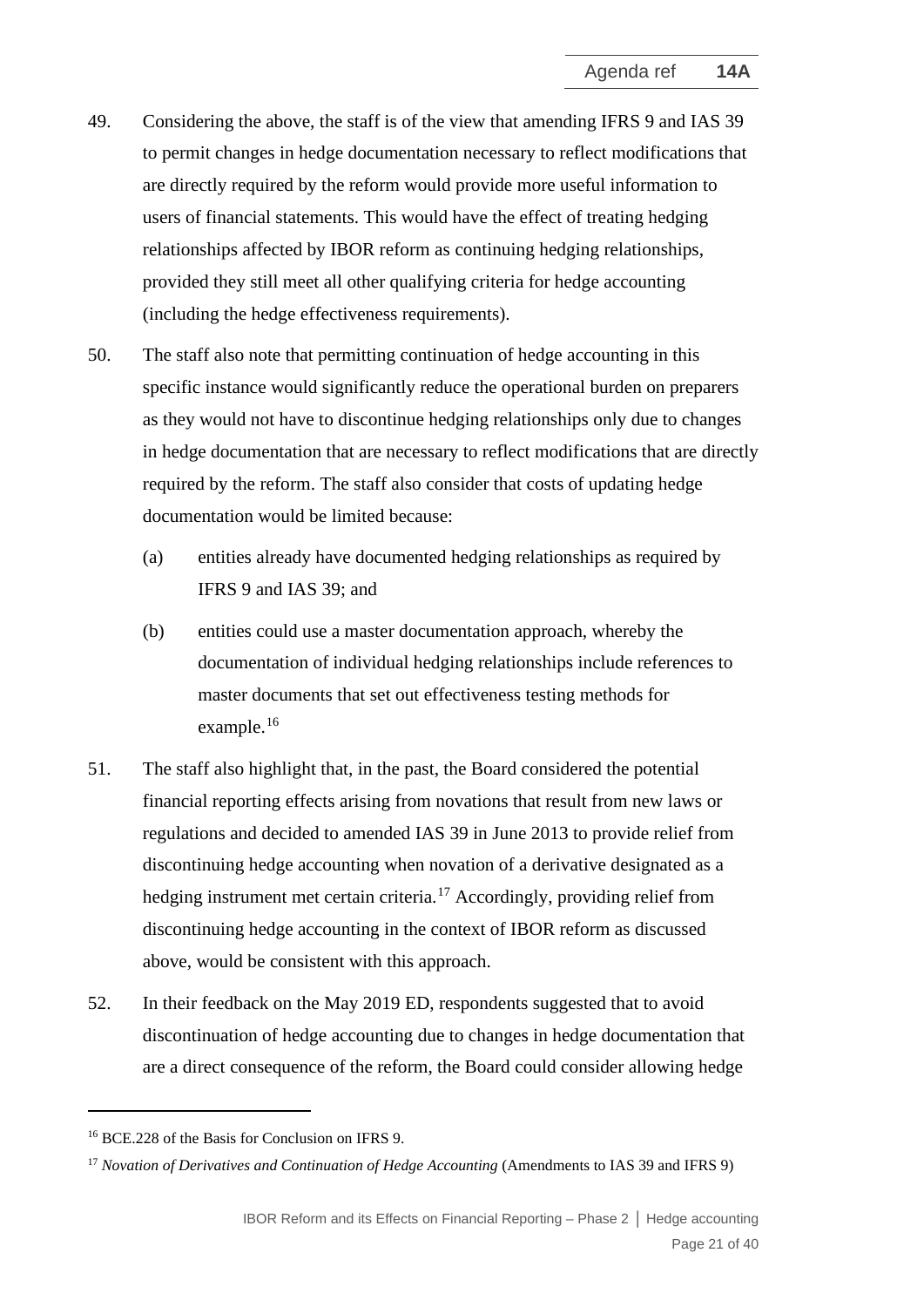designations to reference both the IBOR and RFR rate as the hedged risk (ie 'flexible hedged risk' designations) to permit continuous hedge accounting throughout the transition period. [18](#page-21-0) The staff considered but rejected such an approach because IFRS 9 and IAS 39 require an entity to identify and document a forecast transaction with **sufficient specificity** so that when the transaction occurs, the entity is able to determine whether the transaction is the hedged transaction.<sup>[19](#page-21-1)</sup> Consequently, the staff note that the current requirements in IFRS 9 and IAS 39 would preclude documenting the hedged risk in terms of both IBOR and RFR as the benchmark rate. Accordingly, the staff do not propose any amendments to those requirements.

53. The staff also considered whether specific requirements should be included for **when** the amendments to the hedge documentation should be made following the modifications directly required by the reform to financial instruments designated in hedging relationships. However, the staff noted that changes to the hedge documentation will be driven by changes to the hedged risk and this will differ from one hedging relationship to another. Therefore, the staff do not consider it necessary to provide any specific requirements or guidance in this regard.

#### *Staff recommendation*

54. For the reasons set out in paragraphs 46-52, the staff therefore recommend that IFRS 9 and IAS 39 should be amended to clarify that changes in hedge documentation necessary to reflect modifications that are directly required by the reform do not result in the discontinuation of hedge accounting. The staff acknowledge that it will be important to clearly define those changes in hedge documentation so that this practical expedient is applied only for those changes and that the requirements in IFRS 9 and IAS 39 are not side-stepped for any other changes. Accordingly, the staff recommend that IFRS 9 and IAS 39 should specify only the following changes in hedge documentation necessary to reflect

<span id="page-21-0"></span><sup>&</sup>lt;sup>18</sup> Agenda Paper 14B discussed at the July 2019 Board meeting.

<span id="page-21-1"></span><sup>&</sup>lt;sup>19</sup> Refer to paragraphs F.3.10 and F.3.11 of the Implementation Guidance accompanying IAS 39. The staff note that, while the Board decided not to carry forward any of the hedge accounting related Implementation Guidance that accompanied IAS 39, paragraph BC6.95 of the Basis for Conclusions of IFRS 9 emphasises that not carrying forward the Implementation Guidance did not mean that the Board had rejected that guidance.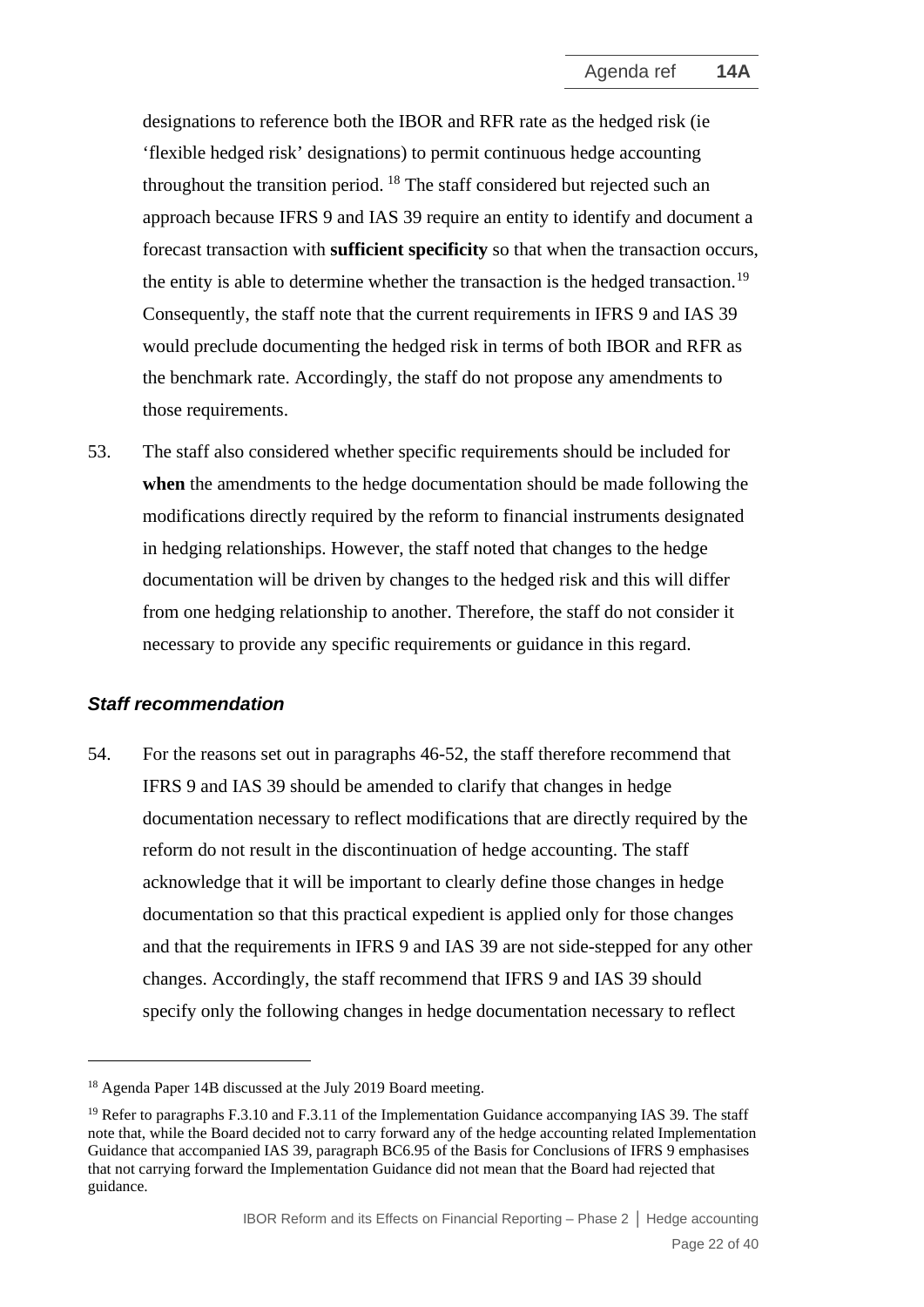modifications directly required by the reform do not result in discontinuation of hedge accounting:

- (a) redefining the hedged risk to make reference to an alternative benchmark rate;
- (b) redefining the description of the hedging instruments and/or hedged items to reflect the alternative benchmark rate; and
- (c) for IAS 39 only, changes to the method used for assessing hedge effectiveness (paragraph 39).
- 55. After making these amendments to the related hedge designations, if the hedging relationship does not meet the qualifying criteria and hedge effectiveness requirements for other reasons, the entity shall discontinue hedge accounting as required by IFRS 9 and IAS 39. The staff also highlight that, for the avoidance of doubt, upon any changes to the hedge documentation necessary to reflect modifications directly required by the reform, an entity should reflect those changes in the assessment of hedge effectiveness and the measurement of hedge ineffectiveness. [20](#page-22-0)

#### **Questions 1 and 2 for the Board**

#### **Questions for the Board**

- 1) Does the Board agree with the staff recommendations in paragraphs 16 and 22 that:
	- (a) no amendments should be made to the current requirements in IFRS 9 and IAS 39 to determine whether a hedging relationship should be discontinued following a substantial modification that results in derecognition of the hedged item and/or the hedging instrument;

<span id="page-22-0"></span><sup>&</sup>lt;sup>20</sup> Similar to the requirements in paragraphs B6.4.3 and AG113A of IFRS 9 and IAS 39, respectively for the novation of derivatives.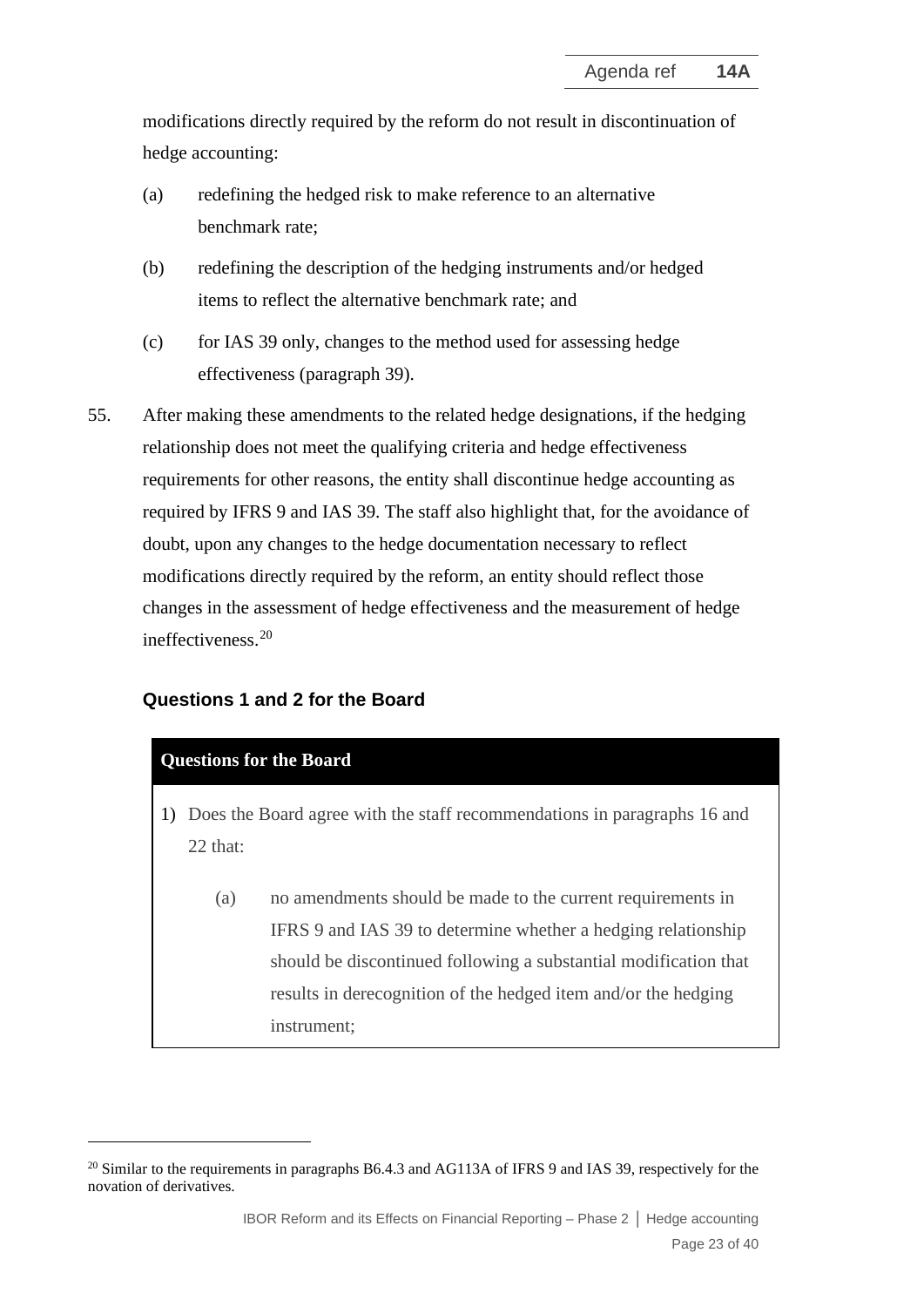#### **Questions for the Board**

- (b) no amendments should be made the current requirements in IFRS 9 and IAS 39 to determine whether a hedging relationship should be discontinued following a modification that did not result in derecognition and that is not directly required by the reform?
- 2) Does the Board agree with the staff recommendations in paragraphs 54 and 55 that IFRS 9 and IAS 39 should be amended to provide an exception from the current requirements so that changes to the hedge documentation necessary to reflect modifications that are directly required by the reform without resulting in the discontinuation of the hedging relationship?

#### **Valuation adjustments due to modifications directly required by the reform**

- <span id="page-23-0"></span>56. Assuming the Board agrees with the staff recommendation to allow changes in hedge documentation to reflect modifications directly require by the reform, some valuation adjustments might arise to reflect the replacement of IBOR with an alternative interest rate in a continuing hedging relationship. Such valuation adjustments would arise due to modifications in the:
	- (a) Hedged risk designated in fair value hedges;
	- (b) Hedged risk and hedged items designated in cash flow hedges; and
	- (c) Derivatives designated as hedging instruments.

#### *Hedged risk designated in fair value hedges*

- 57. In a fair value hedge of interest rate risk, the designated hedged risk is usually the IBOR risk component of a fixed-rate hedged item. While the hedged item would be a fixed-rate financial instrument and hence is not expected to be amended due to IBOR reform, the entity might want to update the hedge documentation to reflect an alternative benchmark interest rate as the new hedged risk when the hedging instrument is amended to reference an alternative benchmark rate.
- 58. To illustrate, assume an entity designate the IBOR risk component of a fixed-rate financial instrument as the hedged item in a fair value hedge. To achieve its risk management objective, the entity designates an IBOR-based derivative as the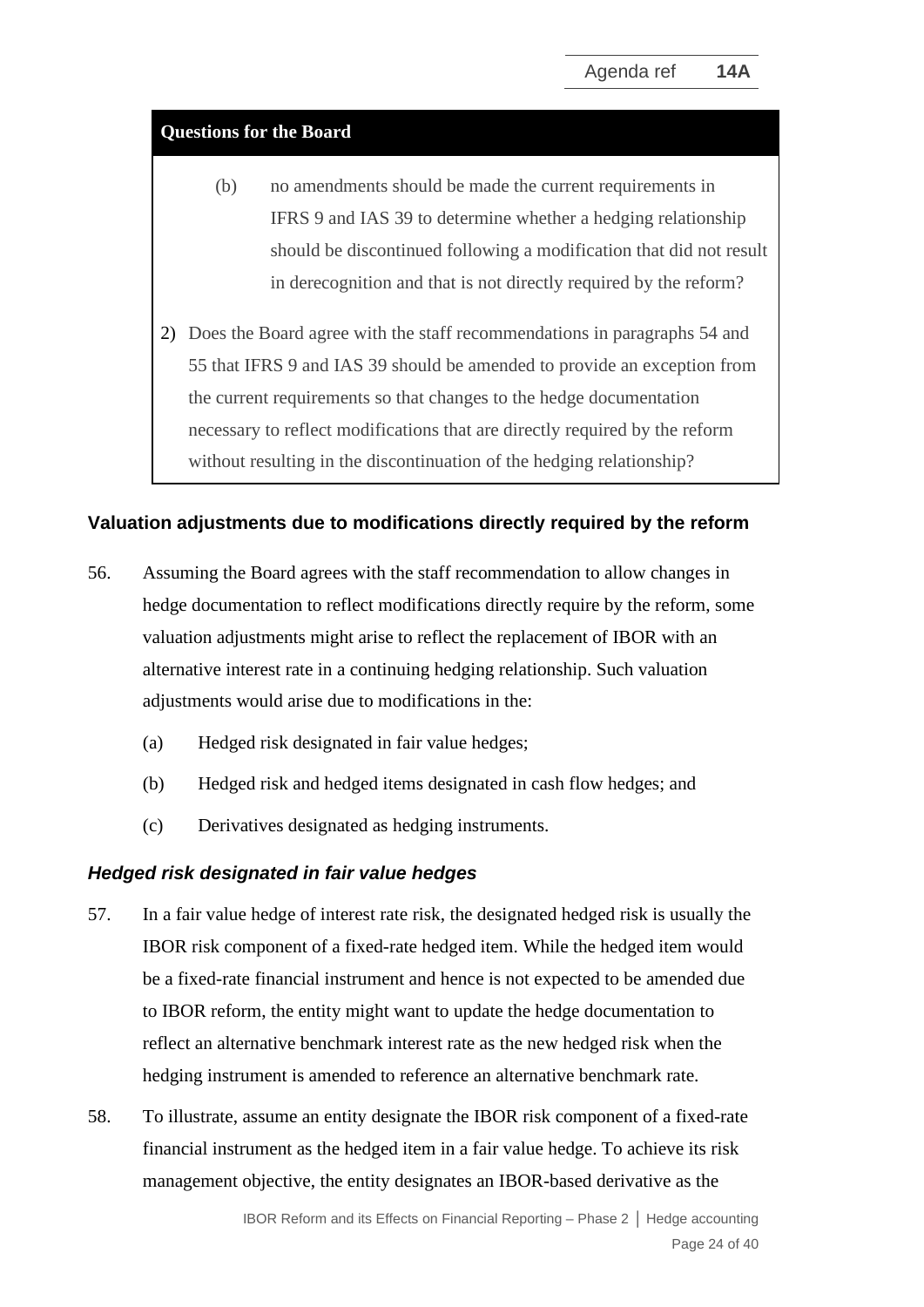hedging instrument and the hedging relationship meets the hedge effectiveness requirements in IFRS 9 and IAS 39. As the reform progresses towards transition, the derivative is amended to replace the interest rate benchmark with an alternative benchmark rate. In this situation, the entity concludes that updating the hedge documentation to reflect the alternative benchmark rate as the new hedged risk component would be consistent with the entity's risk management objective and strategy for undertaking the hedge. In addition, it is likely that updating the hedge documentation will enhance effectiveness of that hedging relationship as the amended derivative would be compared to the alternative benchmark risk component of the fixed-rate financial instrument designated as hedged item, provided the alternative benchmark is separately identifiable and reliably measurable, as required by IFRS 9 and IAS 39.

59. Following the update in the hedge documentation, the entity would remeasure the hedged item for changes in fair value attributable to the updated hedged risk (ie the alternative benchmark rate) which might give rise to a valuation adjustment at the date the hedged risk is amended.

#### *Staff analysis*

- 60. In its deliberations leading to the 2019 *Interest Rate Benchmark Reform* (Amendments to IFRS 9, IAS 39 and IFRS 7), the Board noted in paragraphs BC6.568 of IFRS 9 and BC254 of IAS 39 that no exceptions should be made to the measurement of hedged items or hedging instruments because this would be inconsistent with the decision not to change the requirements to measure and recognise hedge ineffectiveness in the financial statements (see paragraphs BC6.567 of IFRS 9 and BC253 of IAS 39). The Board further explained that that the actual results of the hedging relationships would provide useful information to users of financial statements. Therefore, the Board decided not to provide an exception from the measurement of hedging instruments and hedged items.
- 61. Consistent with the Board's decision noted in paragraph 60 above, the staff consider that the existing requirements in IFRS 9 and IAS 39 to measure hedging instruments and hedged items would provide useful information to users of financial statements. In addition, the staff think that recognising any valuation adjustment arising on transition in the financial statements as currently required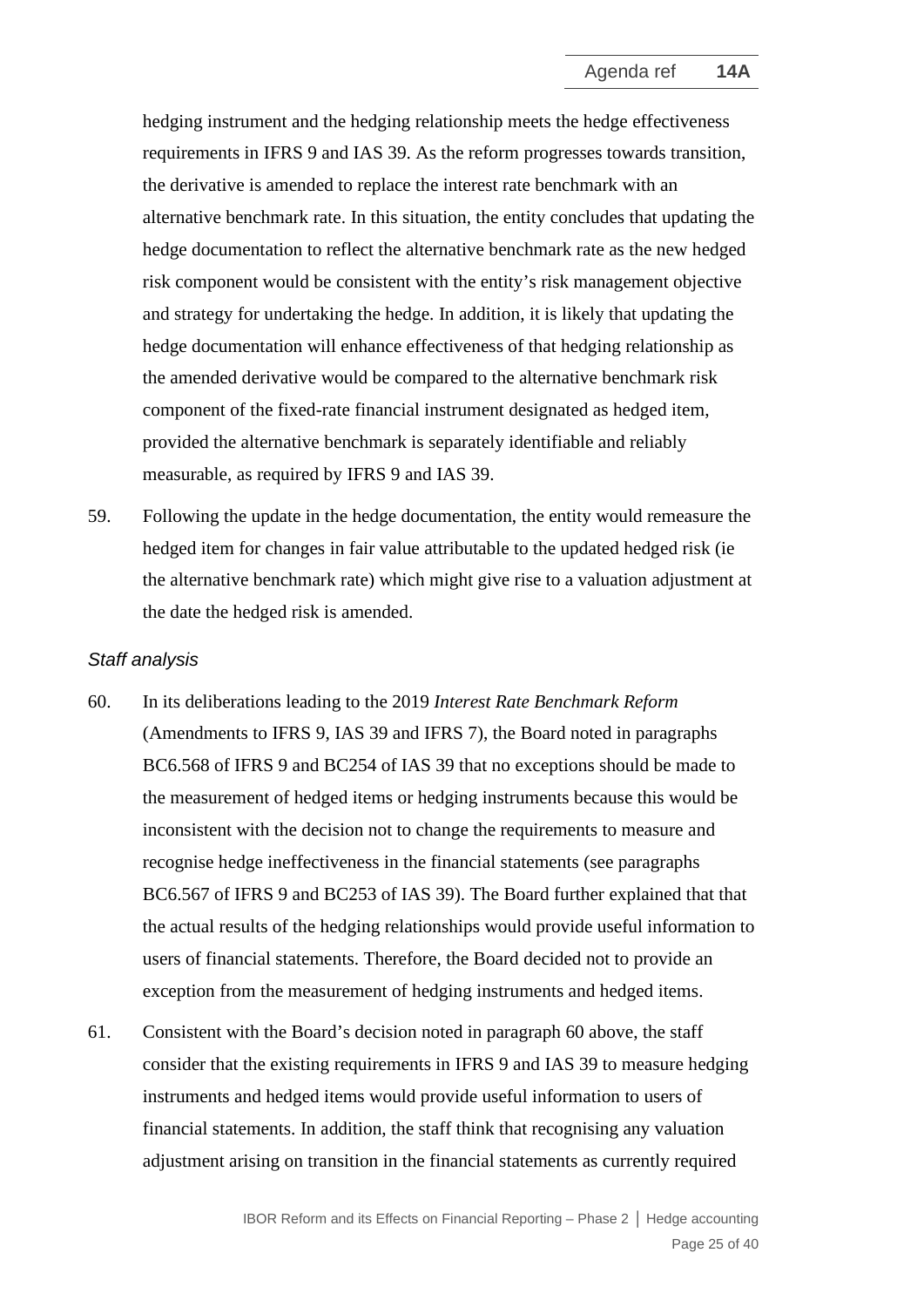by IFRS Standards would reflect the economics of the amendments. Therefore, the staff think that no exceptions should be provided for valuation adjustments arising when the hedged documentation is updated to reflect an alternative benchmark rate as the new hedged risk in a fair value hedge.

- 62. The staff also considered alternative approaches for recognising in the financial statements the change in fair value attributable to changing the designated hedged risk from IBOR to an alternative benchmark rate and whether any amendment to IFRS 9 and IAS 39 would be required in this regard. In particular, the staff considered, but rejected, the following approaches:
	- (a) *Recognition in profit or loss over time*: Under this approach, the valuation adjustment would be recognised in profit or loss over time, in the same manner as the hedged item affects profit or loss. This would require recording an offsetting entry as an asset or liability on the statement of financial position and subsequently amortise the adjustment to profit or loss over the life of the hedged item. However, the staff rejected this approach on the basis that such an offsetting entry would not meet the definition of an asset or a liability under the *Conceptual Framework*. Alternatively, if the offsetting entry was to be recognised as an adjustment to the carrying amount of the hedged item, this would result in a valuation adjustment of zero upon changing the designated hedged risk from IBOR to an alternative benchmark rate, which would be inconsistent with the decision noted in paragraph 60 that no exceptions should be made to the measurement of hedged items or hedging instruments. In addition, the staff note that such an approach could result in additional complexity as entities would need to track the adjustments in other to amortise them over time.
	- (b) *Adjustment to opening retained earnings*: Under this approach, a valuation adjustment would be recognised as an adjustment to opening retained earnings. The staff, however, rejected this approach on the basis that changes to the hedged risk might be driven by amendments to derivatives designated as hedging instruments, which may occur across different reporting periods, particularly if an entity has derivatives designated in different hedging relationships with various benchmark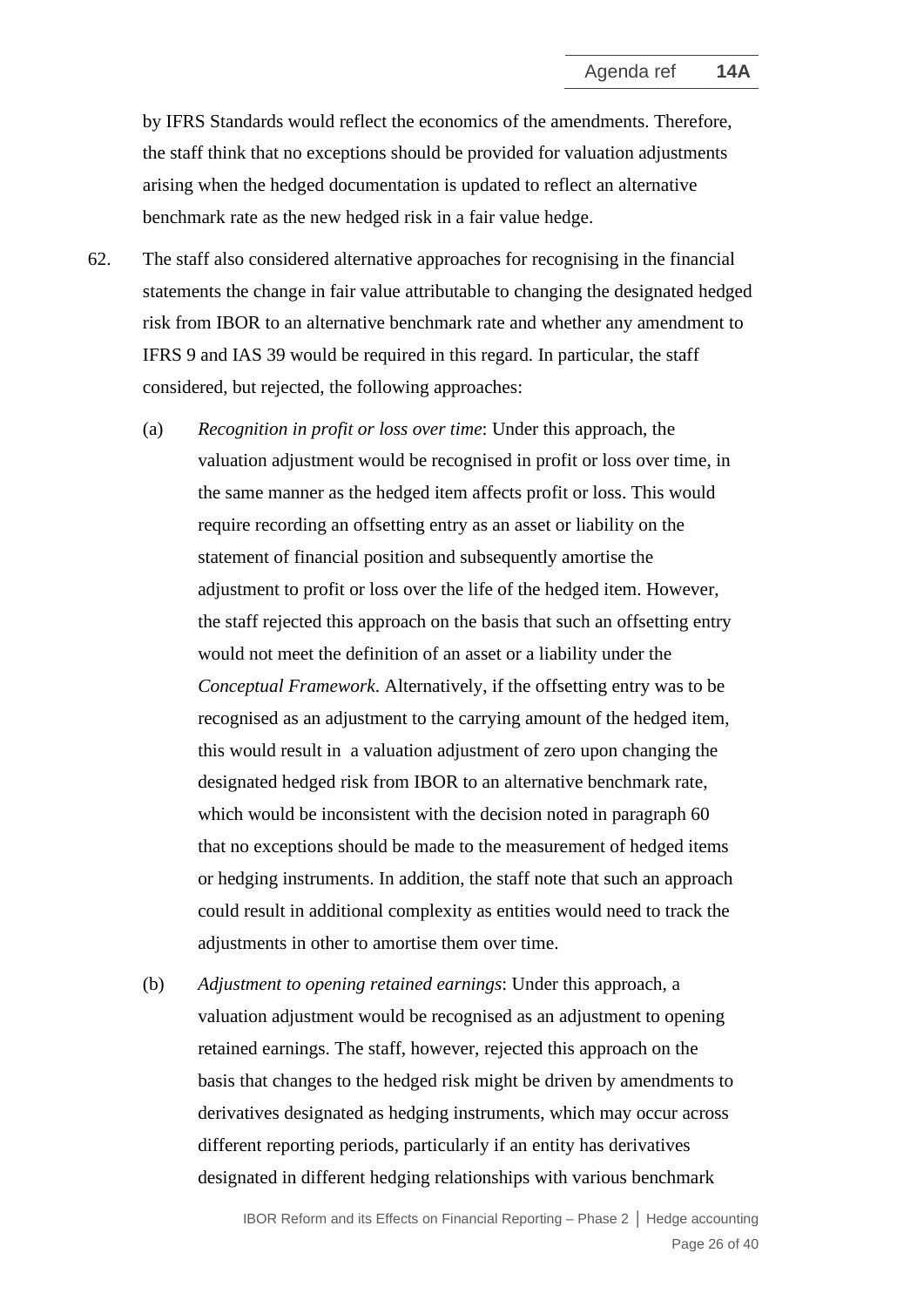interest rates that may be replaced at different times. The staff think that allowing multiple adjustments to retained earnings across different reporting periods could be confusing to users of financial statements. In addition, allowing retained earnings adjustments would be inconsistent with the decision that updating the hedge documentation to reflect an alternative benchmark rate as the new hedged risk should be accounted for as a continuation of the same hedging relationship.

63. Therefore, the staff think that changes in fair value attributable to changing the designated hedged risk from IBOR to an alternative benchmark rate should be recognised in profit or loss, as currently required by IFRS 9 and IAS 39, and no exceptions should be provided in this regard.

#### *Hedged risk and hedged items designated in cash flow hedges*

- 64. Unlike fair value hedges of interest rate risk, where the hedged item is usually a fixed-rate financial instrument and changes in fair value attributable to the hedged risk are recognised on the statement of financial position, in cash flow hedges the designated hedged item is typically a floating-rate financial instrument measured at amortised cost or a highly probable forecast transaction not recognised in the financial statements.
- 65. Because the hedged item in cash flow hedges is often not recognised on the statement of financial position, entities commonly use a hypothetical derivative (called 'hypothetical' as it does not exist) whose terms mirror the hedged item and the hedged risk to measure hedge ineffectiveness. The change in the fair value of the hypothetical derivative is then compared with the change in the fair value of the hedging instrument to determine the effective portion of the fair value movements of the hedging instrument that should be recorded in the cash flow hedge reserve.
- 66. As discussed in paragraphs 30–41, modifications directly required by the reform would require updating the hedge documentation to reflect the new terms of the hedged item as well as the alternative benchmark rate as the new hedged risk. Provided the Board agrees with the staff recommendation that such updates to the hedge documentation should not result in discontinuation of hedge accounting,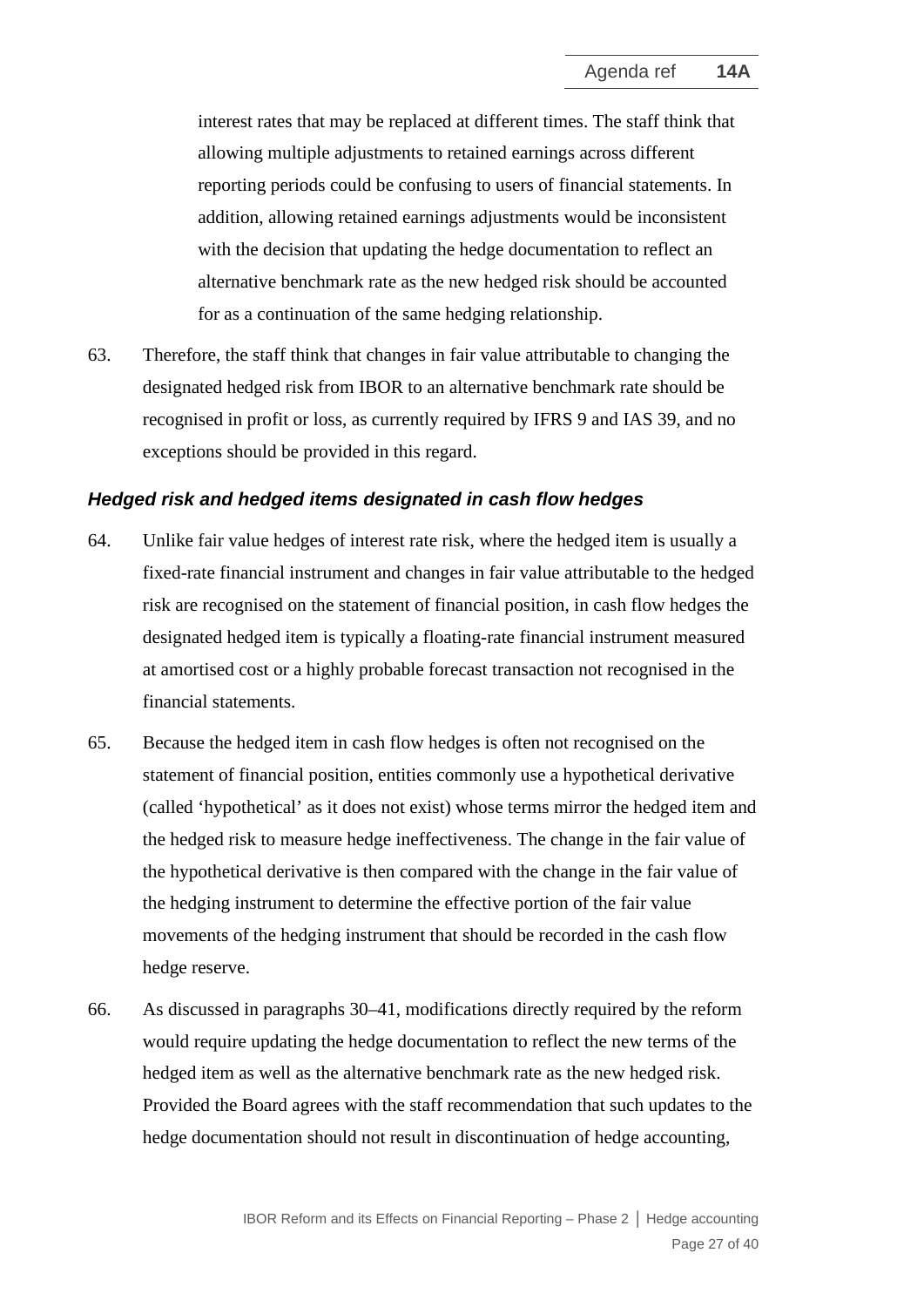entities would need to update the terms of the hypothetical derivative used to measure hedge ineffectiveness.

- 67. Following the update in the hedge documentation, the entity would remeasure the hypothetical derivative for changes in fair value attributable to the updated hedged risk (ie the alternative benchmark rate). As the hedging relationship is continuing following the amendments to the hedged risk and hedged item, the hypothetical derivative is also continuing and not reset to a fair value of zero.
- 68. Because the hypothetical derivative is not recognised on the statement of financial position, this would not affect how the hedged item is measured and recognised in the financial statements. However, as explained in paragraph 65, the hypothetical derivative is a method used to measure hedge ineffectiveness – ie change in the fair value of the hypothetical is compared with the change in the fair value of the hedging instrument to determine the effective portion that should be recorded in the cash flow hedge reserve. Therefore, such valuation adjustments could affect hedge ineffectiveness recognised in profit or loss, subject to the 'lower of' test as required by IFRS 9 and IAS 39.

#### *Staff analysis*

- 69. Consistent with the Board's decision noted in paragraph 60 above, the staff see no reason to change the view that the existing requirements in IFRS 9 and IAS 39 to measure and recognise hedge ineffectiveness in the financial statements would provide useful information to users of financial statements. Therefore, as the hypothetical derivative is a method used to measure hedge ineffectiveness, the staff think that no exceptions should be provided for any adjustment to hedge ineffectiveness when an entity reviews the hypothetical derivative in the hedge documentation to reflect modifications to the hedged item that are directly required by the reform and any consequential change to the designated hedged risk.
- 70. For example, assuming an entity initially designates IBOR-based cash flows as the hedged item in a cash flow hedge and the entity applies the practical expedient to account for a modification directly required by the reform to that financial instrument designated as the hedged item and the hedge documentation is updated accordingly. In this scenario, when applying a present value technique to measure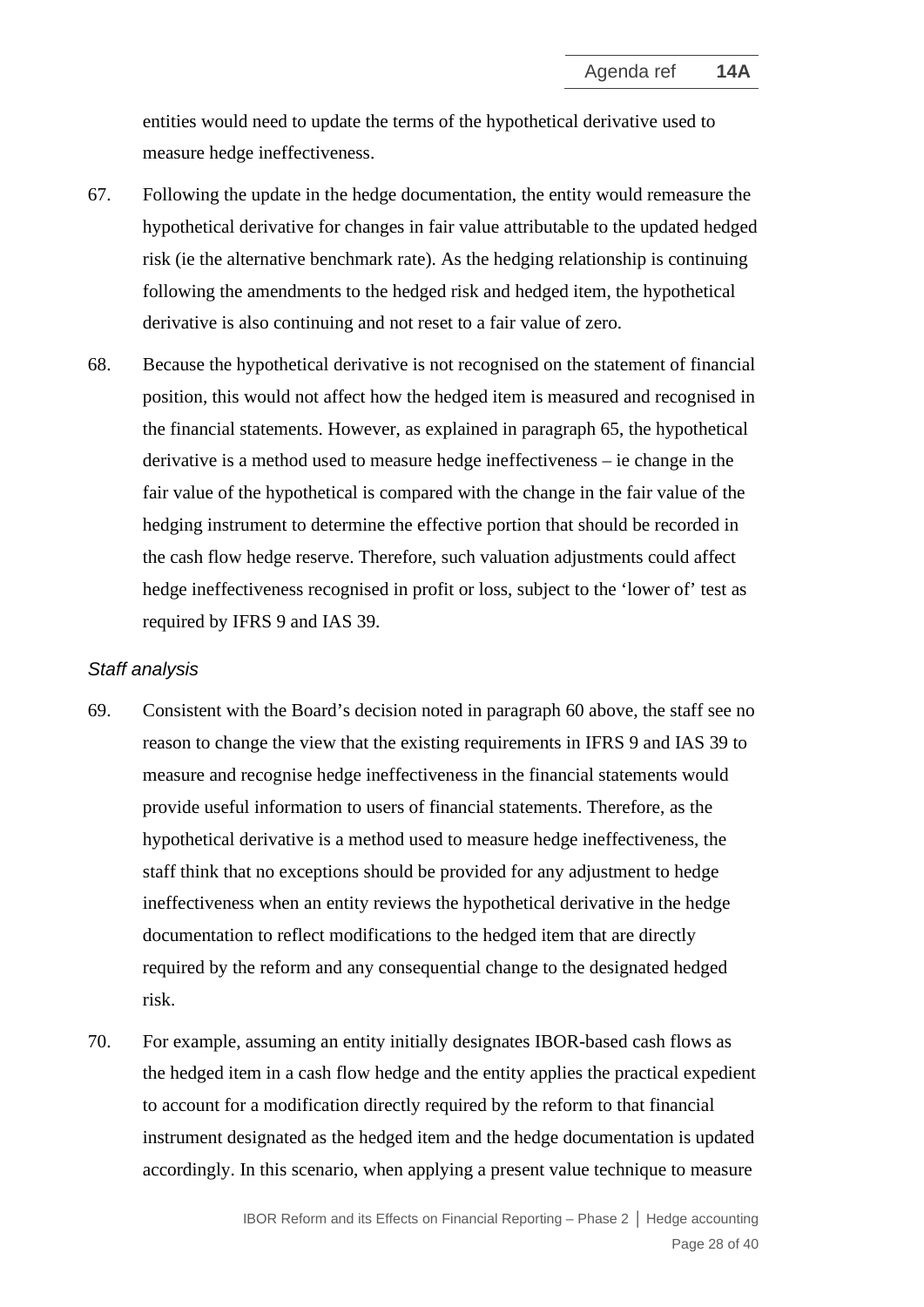changes in fair value of the updated hypothetical derivative, the entity would consider the revised cash flows based on the alternative benchmark rate discounted at a market-based discount rate that reflects market participants' assumptions about the modified hedged item. Therefore, any change in hedge ineffectiveness attributable to changing the hypothetical derivative to reflect a modification to the hedged item that is directly required by the reform should be recognised in profit or loss, subject to the 'lower of' test. The staff do not think any exceptions should be provided in this regard.

#### *Derivatives designated as hedging instruments*

- 71. When derivatives designated as hedging instruments are amended to replace the interest rate benchmark with an alternative benchmark rate and such modification is regarded as being directly required by the reform, valuation adjustments might arise when measuring the derivatives in accordance with current IFRS Standards, which reflect the economics of the amendments. More specifically, in measuring the fair value of an amended derivative upon its modification, some adjustments might arise due to differences in yield curves, market liquidity or other situations resulting in minimal value transfers. Such valuation adjustments, while nonsubstantial, would be considered as derived from modifications to the terms of derivatives on an economically equivalent basis.
- 72. Assuming the Board agrees with the staff recommendation in paragraphs 54 and 55 that updating the hedge documentation to reflect modifications directly required by the reform should not result in discontinuation of hedge accounting, the question that follows is how an entity should account for such valuation adjustments that may arise upon modification of such derivatives designated as hedging instruments.

#### *Staff analysis*

73. For the same reasons discussed in paragraphs 60–62, the staff think that no exceptions should be made to the IFRS 9 and IAS 39 requirements to measure derivatives at fair value. The staff is therefore of the view that changes in fair value of derivatives arising due to such valuation adjustments should be recorded in profit or loss, as currently required by IFRS Standards. In addition, the staff see no reason to change the Board's view during its deliberations that led to the 2019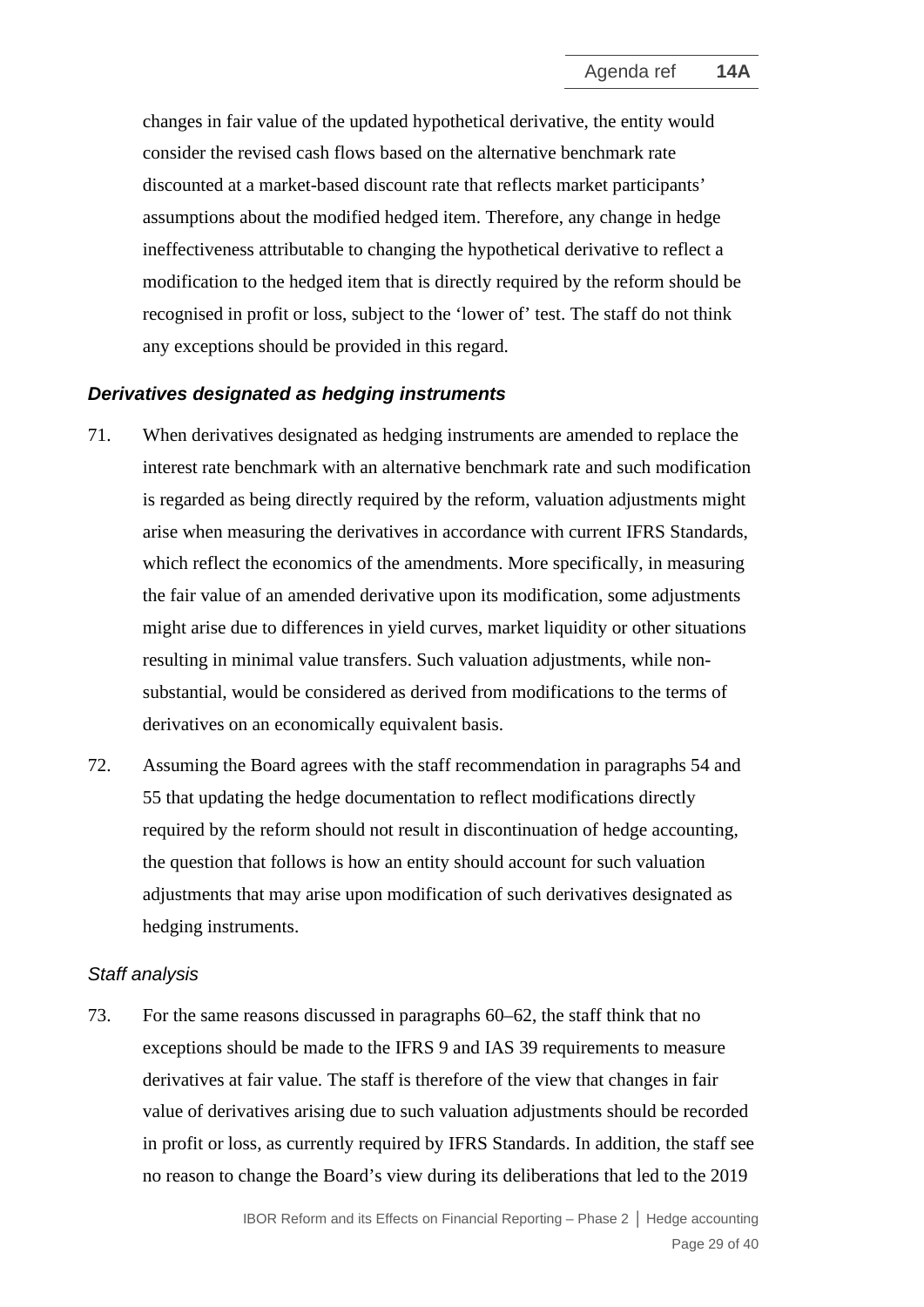*Interest Rate Benchmark Reform* (Amendments to IFRS 9, IAS 39 and IFRS 7) that the existing requirements in IFRS 9 and IAS 39 to measure and recognise hedge ineffectiveness in the financial statements would provide useful information to users of financial statements. [21](#page-29-1)

- 74. The staff also considered alternative approaches for recognising such valuation adjustments in the financial statements. In particular, the staff considered whether these should be recognised in profit or loss over time (ie amortised) or as an adjustment to opening retained earnings. However, for the same reasons noted in paragraph 62, the staff rejected both approaches.
- 75. Therefore, the staff is of the view that no exceptions should be provided from existing IFRS 9 and IAS 39 requirements to measure and recognise valuation adjustments arising when derivatives designated as hedging instruments are amended to replace IBOR with an alternative benchmark interest rate.

#### *Staff recommendation*

- <span id="page-29-0"></span>76. For the reasons stated in paragraphs 73–74, the staff is of the view that no amendments should be made to IFRS 9 and IAS 39 requirements to measure and recognise hedge ineffectiveness in the financial statements. Accordingly, no exceptions should be provided to the measurement of hedged items or hedging instruments designated under IFRS 9 and IAS 39. In particular, the staff recommend that no exceptions should be provided from existing IFRS 9 and IAS 39 requirements to measure and recognise:
	- (a) valuation adjustments arising when the hedge documentation is updated to reflect an alternative benchmark interest rate as the new hedged risk in a fair value hedge (paragraphs 57–63).
	- (b) any hedge ineffectiveness attributable to changing the hypothetical derivative to reflect a modification that is directly required by the reform (paragraphs 64–70).

<span id="page-29-1"></span><sup>21</sup> For further information, refer to paragraphs BC6.567 and BC253 of the 2019 *Interest Rate Benchmark Reform* (Amendments to IFRS 9, IAS 39 and IFRS 7).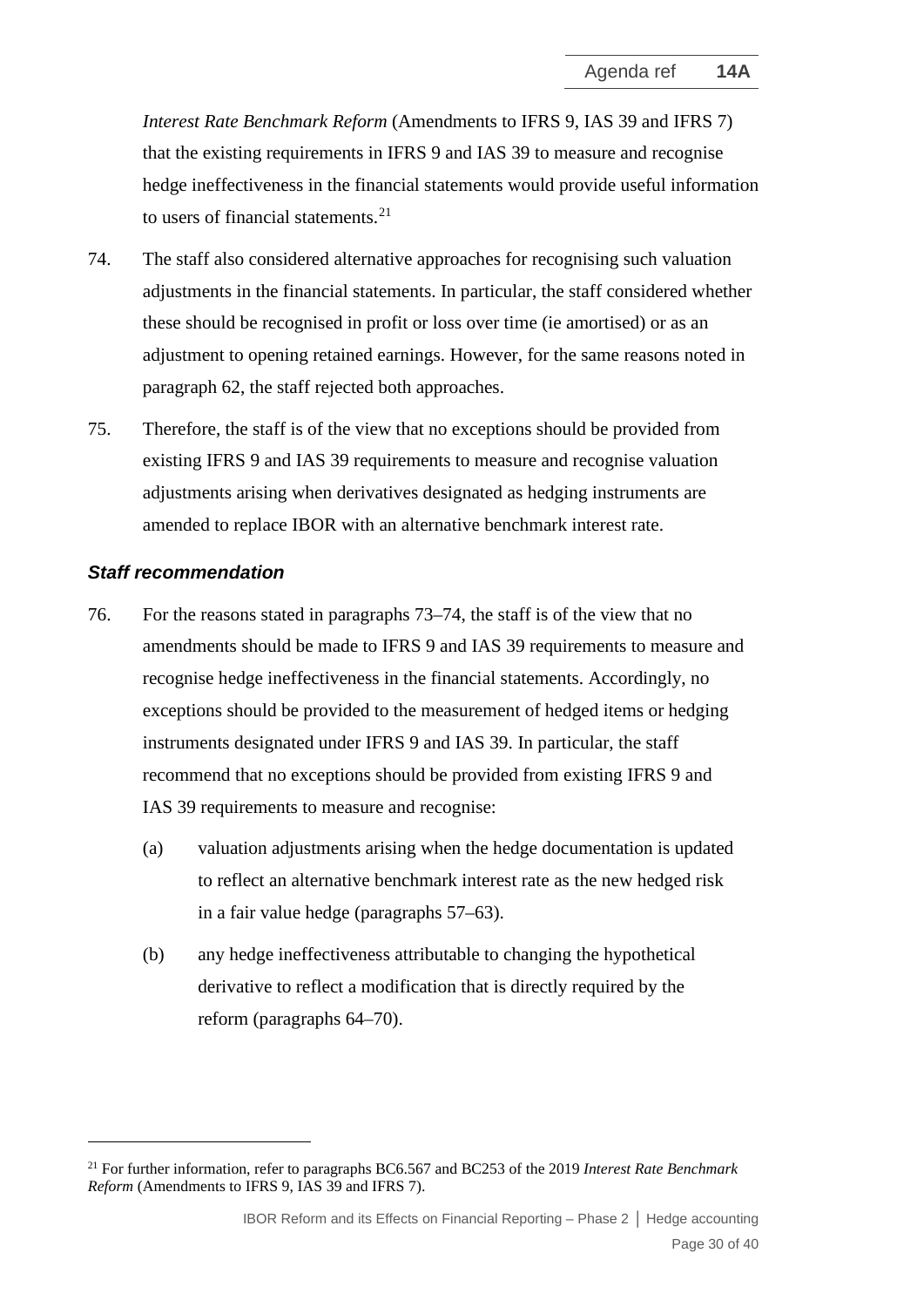(c) valuation adjustments arising when derivatives designated as hedging instruments are amended to replace IBOR with an alternative benchmark interest rate (paragraphs 71–75).

#### **Question 3 for the Board**

#### **Question for the Board**

- 3) Does the Board agree with the staff recommendation in paragraph 76 that no exceptions should be provided from existing IFRS 9 and IAS 39 requirements to measure and recognise:
	- a) valuation adjustments arising when the hedge documentation is updated to reflect an alternative benchmark interest rate as the new hedged risk in a fair value hedge (paragraphs 57–63).
	- b) any hedge ineffectiveness attributable to changing the hypothetical derivative to reflect a modification that is directly required by the reform (paragraphs 64–70).
	- c) valuation adjustments arising when derivatives designated as hedging instruments are amended to replace IBOR with an alternative benchmark interest rate (paragraphs 71–75).

#### **Hedges of a group of items**

- <span id="page-30-0"></span>77. As mentioned in paragraph 4, when entities first apply IFRS 9, they are permitted to choose to apply the hedge accounting requirements of IAS 39. Therefore, this paper discusses the implications of IBOR reform on hedges of groups of items designated in accordance with either IFRS 9 or IAS 39.
- 78. In practice, it may be more practical and cost-efficient for an entity to enter into fewer derivatives to hedge a group of items instead of hedging individual exposures. In view of this, both IFRS 9 and IAS 39 allow an entity to designate a group of items as the hedged item in a hedging relationship.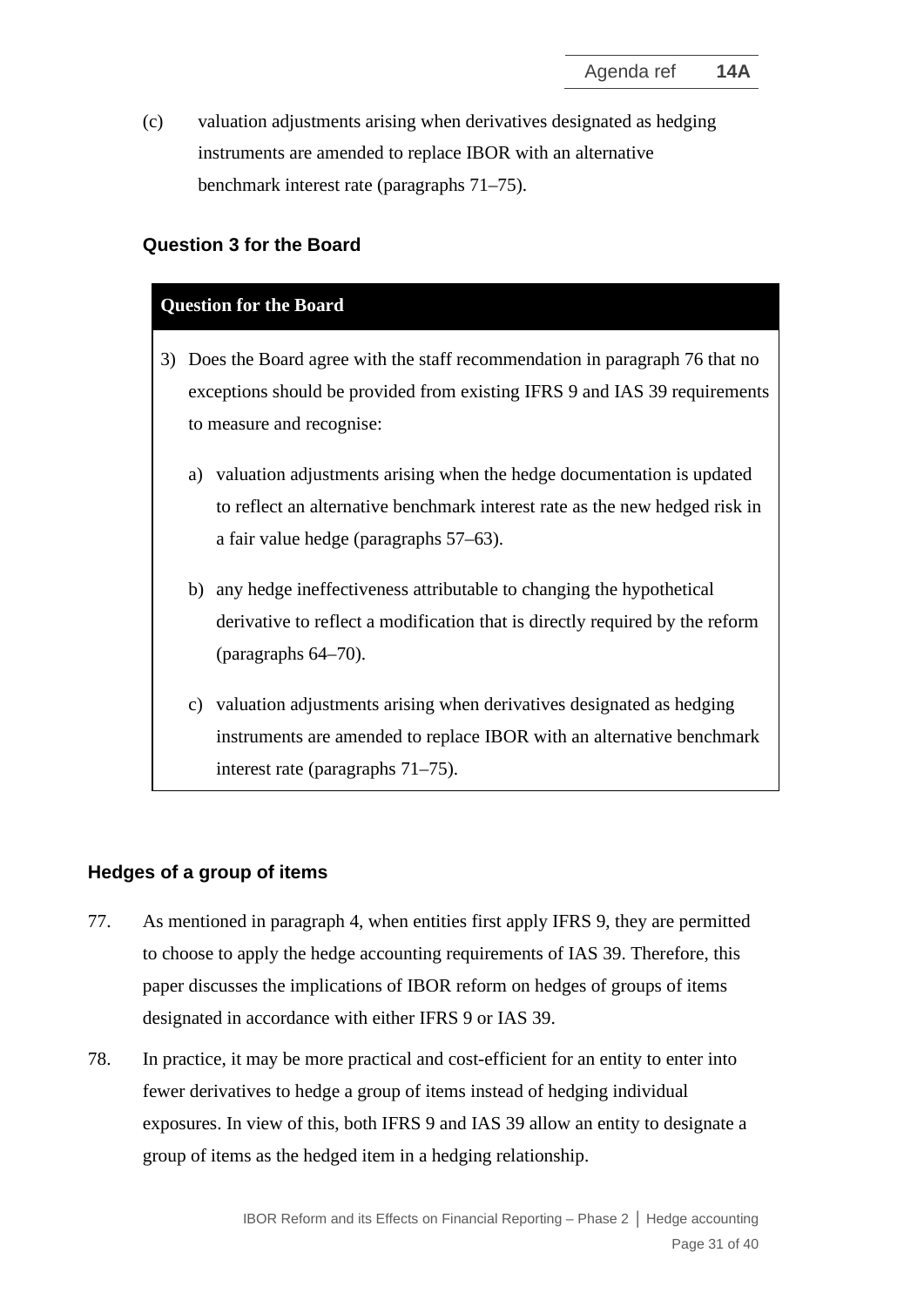79. The qualifying criteria for hedge accounting in IFRS 9 and IAS 39 that apply to individual items also apply to groups of items. In addition, both Standards include specific requirements for designation of a group of items. More specifically, paragraphs 78 and 83 of IAS 39 state that:

> [...] The hedged item can be a group of assets, liabilities, firm commitments, highly probable forecast transactions or net investments in foreign operations with similar risk characteristics. (paragraph 78)

> Similar assets or similar liabilities shall be aggregated and hedged as a group only if the individual assets or individual liabilities in the group share the risk exposure that is designated as being hedged. Furthermore, the change in fair value attributable to the hedged risk for each individual item in the group shall be expected to be approximately proportional to the overall change in fair value attributable to the hedged risk of the group of items. (paragraph 83)

80. With regards to designation of group of items under IFRS 9, paragraph 6.6.1 of IFRS 9 states that:

> A group of items (including a group of items that constitute a net position) is an eligible hedged item only if:

> (a) it consists of items (including components of items) that are, individually, eligible hedged items;

> (b) the items in the group are managed together on a group basis for risk management purposes; and

> (c) in the case of a cash flow hedge of a group of items whose variabilities in cash flows are not expected to be approximately proportional to the overall variability in cash flows of the group so that offsetting risk positions arise:

(i) it is a hedge of foreign currency risk; and

(ii) the designation of that net position specifies the reporting period in which the forecast transactions are expected to affect profit or loss, as well as their nature and volume.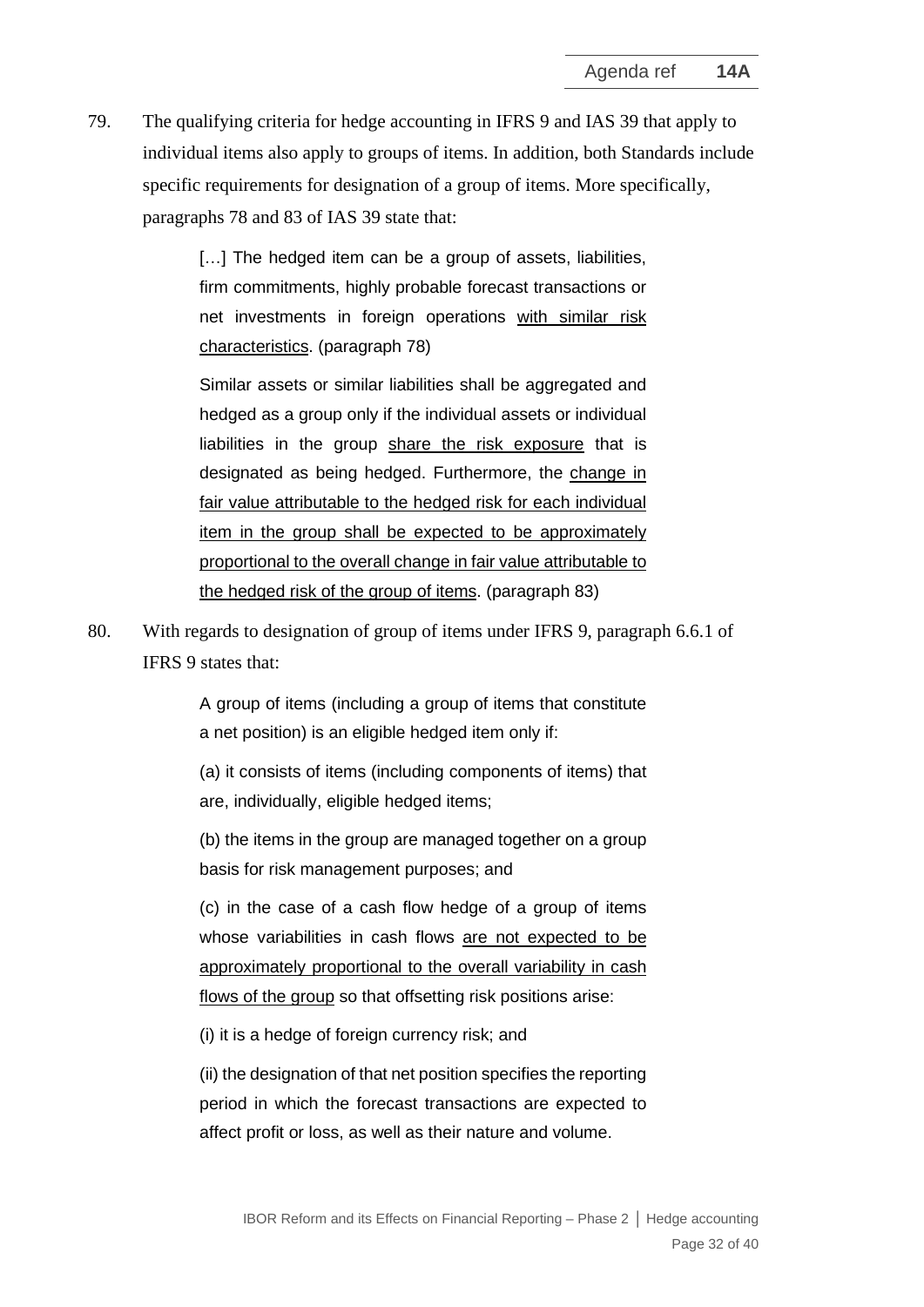- 81. Accordingly, the staff note that IAS 39 permits application of hedge accounting to a group of items, provided the individual items within the group have similar risk characteristics and share the risk exposure that is designated as being hedged. Also, IAS 39 requires a test commonly referred to as the 'proportionality test' for designation of a group of items in a hedging relationship. On the other hand, IFRS 9 retains only the 'proportionality test' for groups of items that are designated in a cash flow hedge, unless it is a hedge of foreign currency risk.<sup>[22](#page-32-0)</sup>
- 82. The 'proportionality test' plays an important role in ensuring discipline around designation of group of items, particularly in the case of cash flow hedges. This is because, in measuring hedge ineffectiveness, entities usually define a derivative whose terms match the critical terms of the designated group of items (commonly referred to as a 'hypothetical derivative') to calculate the change in the value of the designated group of items that is attributable to the hedged risk. Ensuring the items within a group share similar risk characteristics allows a single hypothetical derivative to match those terms. If items within the group had different risk characteristics, the entity would need to designate different groups of items based on common risk characteristics and define a hypothetical derivative separately for each designated group of items in order to appropriately capture changes in fair value attributable to such different risks. Without the 'proportionality test', different risks could be 'hidden' within the same group of items, given the hypothetical derivative would mirror the general risk characteristics of the entire group designated as the hedged item (and not a specific risk associated with one single item within that group).

#### *Staff analysis*

83. As part of the staff research on the hedge accounting issues expected to arise as the IBOR reform progresses, stakeholders noted that when the items within a designated group are amended at different times to replace IBOR with an alternative benchmark rate, assuming those modifications are directly required by the reform, some could question whether the designated group of items would

<span id="page-32-0"></span> $22$  Paragraphs BC6.428-BC6.432 of the Basis for Conclusions on IFRS 9.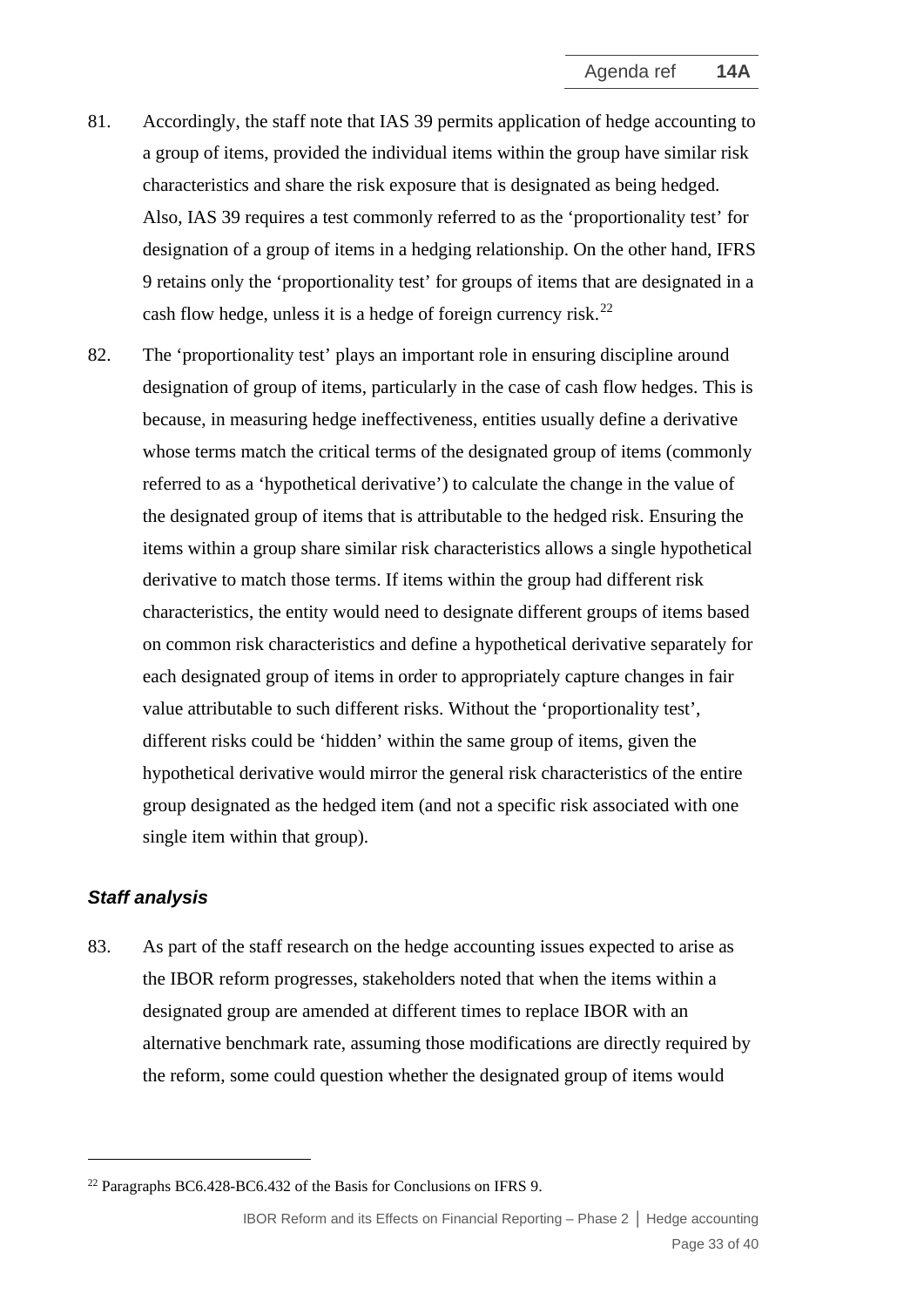continue to meet the relevant hedge requirements in IFRS 9 and IAS 39 for designation of a group of items.

- 84. For example, while IBORs are available in a range of different tenors (eg from overnight to one year), the currently available alternative benchmark rates are predominantly overnight rates and thus could exhibit different volatility patterns. In addition, alternative benchmark rates could be subject to different liquidity constrains as compared to IBOR. This could affect the 'proportionality test' required by IFRS 9 and IAS 39 as well as the assessment of whether IBOR-based financial instruments and alternative benchmark rate-based financial instruments share similar risk characteristics required by IAS 39 for designation of a group of items.[23](#page-33-0)
- 85. The staff highlight that, even though both IBOR and alternative benchmark ratebased financial instruments within a designated group of items may continue to be managed together on a group basis for interest rate risk management purposes, failure to meet the 'proportionality test' (as per IFRS 9 and IAS 39) and to demonstrate that the items within the designated group share similar risks characteristics (as per IAS 39) would require an entity to discontinue hedge accounting prospectively for that group of items.
- 86. Consistent with the reasons discussed in paragraphs 42-46, the staff consider that discontinuation of hedge accounting would not provide useful information to users of financial statements when modifications are directly required by the reform. Therefore, the staff is of the view that an amendment to IFRS 9 and IAS 39 to accommodate both IBOR and alternative benchmark rate-based items within the same hedging relationship would be consistent with the Board's objective for Phase 2.
- 87. In considering the potential amendments to IFRS Standards necessary to address the issues discussed in paragraph 85, the staff analysed separately the following requirements for designation of group of items:
	- (a) Proportionality test (paragraphs 88-96); and

<span id="page-33-0"></span> $^{23}$  In some situations, entities might designate a group of items as the hedged item and uses a dynamic process in which both the hedged items and the hedging instruments used to manage that exposure do not remain the same for long.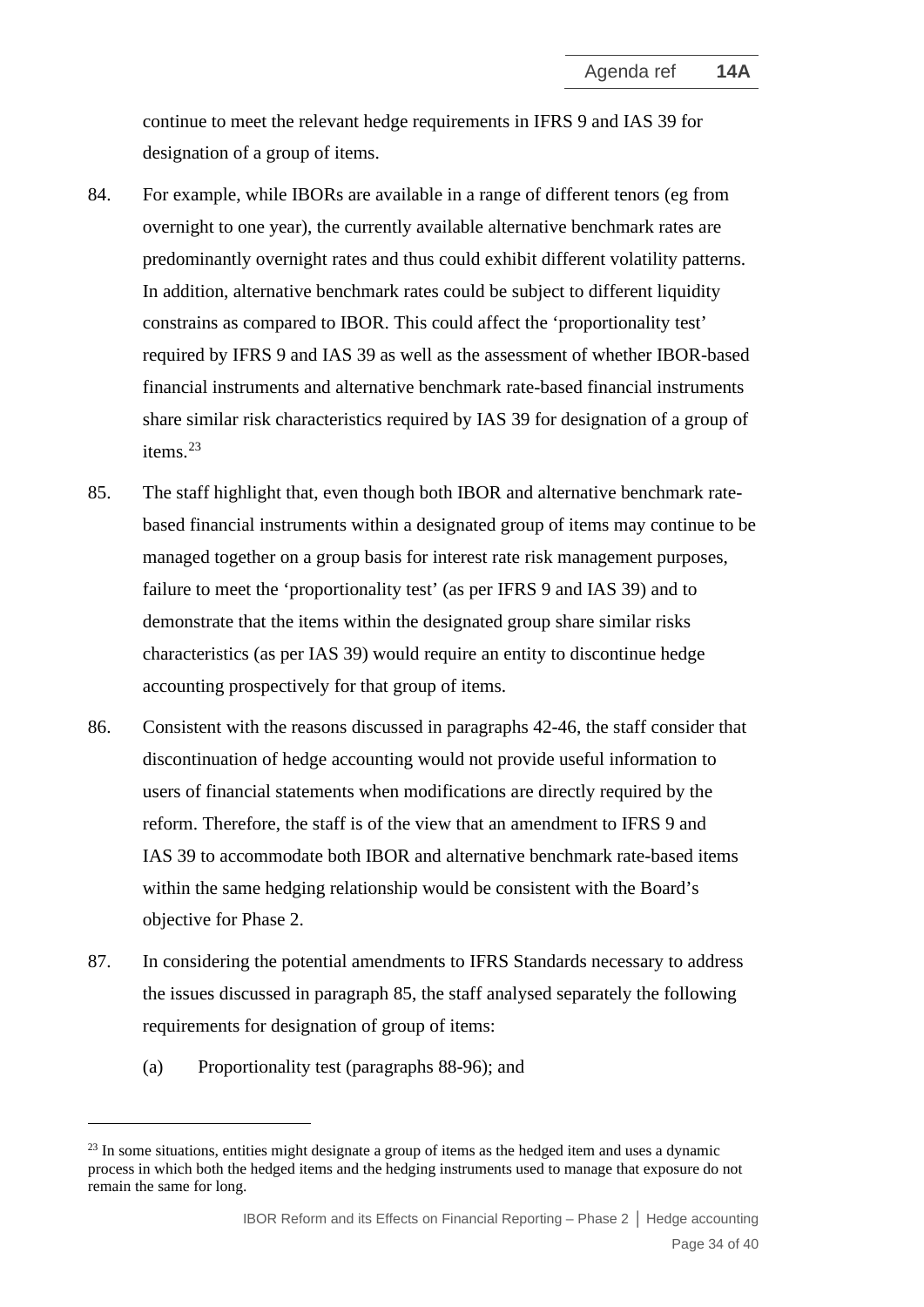(b) Similar risk characteristics (paragraph 97-98).

#### *Proportionality test*

- 88. In the 2019 *Interest Rate Benchmark Reform* (Amendments to IFRS 9, IAS 39 and IFRS 7), the Board clarified that, when an entity designates a group of items as the hedged item, the end of application requirement should be applied to each individual item in the group.<sup>[24](#page-34-0)</sup> Implicit in this requirement, an entity would effectively have, as part of the same hedging relationship, items that are amended to reflect an alternative benchmark rate for which the Phase 1 exceptions no longer apply; and IBOR-based items that have not been amended yet and for which the Phase 1 exceptions continue to apply. Therefore, the entity would need to identify which items would be subject to Phase 1 exceptions and those that would not.
- 89. Accordingly, the staff is of the view that for hedges of groups of items, an entity should be permitted to amend the hedge documentation to define the hedged items as two subgroups within an existing group of items (ie one for IBOR-based items and another for alternative benchmark rate-based items). Under this approach, the proportionality test would continue to apply, albeit separately for each subgroup. As individual items are amended to reference the alternative benchmark rate, provided modifications are directly required by the reform, such amended items would be transferred to its corresponding subgroup. Both subgroups would continue to be part of the same hedging relationship.<sup>[25](#page-34-1)</sup>
- 90. For the purposes of assessing hedge effectiveness, this approach would require an entity to redefine the hypothetical derivative so that its terms mirror the two hedged subgroups. This could be achieved for example by using weighted averages or splitting the existing hypothetical derivative into two (one reflecting the IBOR subgroup and the other modelling the alternative benchmark subgroup). The chosen approach should be applied with consistency during the transition period. Effectively, this approach would result in continuously updating the

<span id="page-34-0"></span><sup>&</sup>lt;sup>24</sup> Refer to paragraph 6.8.12 of IFRS 9 and paragraph 102N of IAS 39.

<span id="page-34-1"></span><sup>&</sup>lt;sup>25</sup> As discussed in paragraph 52 of this paper, 'flexible hedged risk' designations are not allowed under IFRS Standards.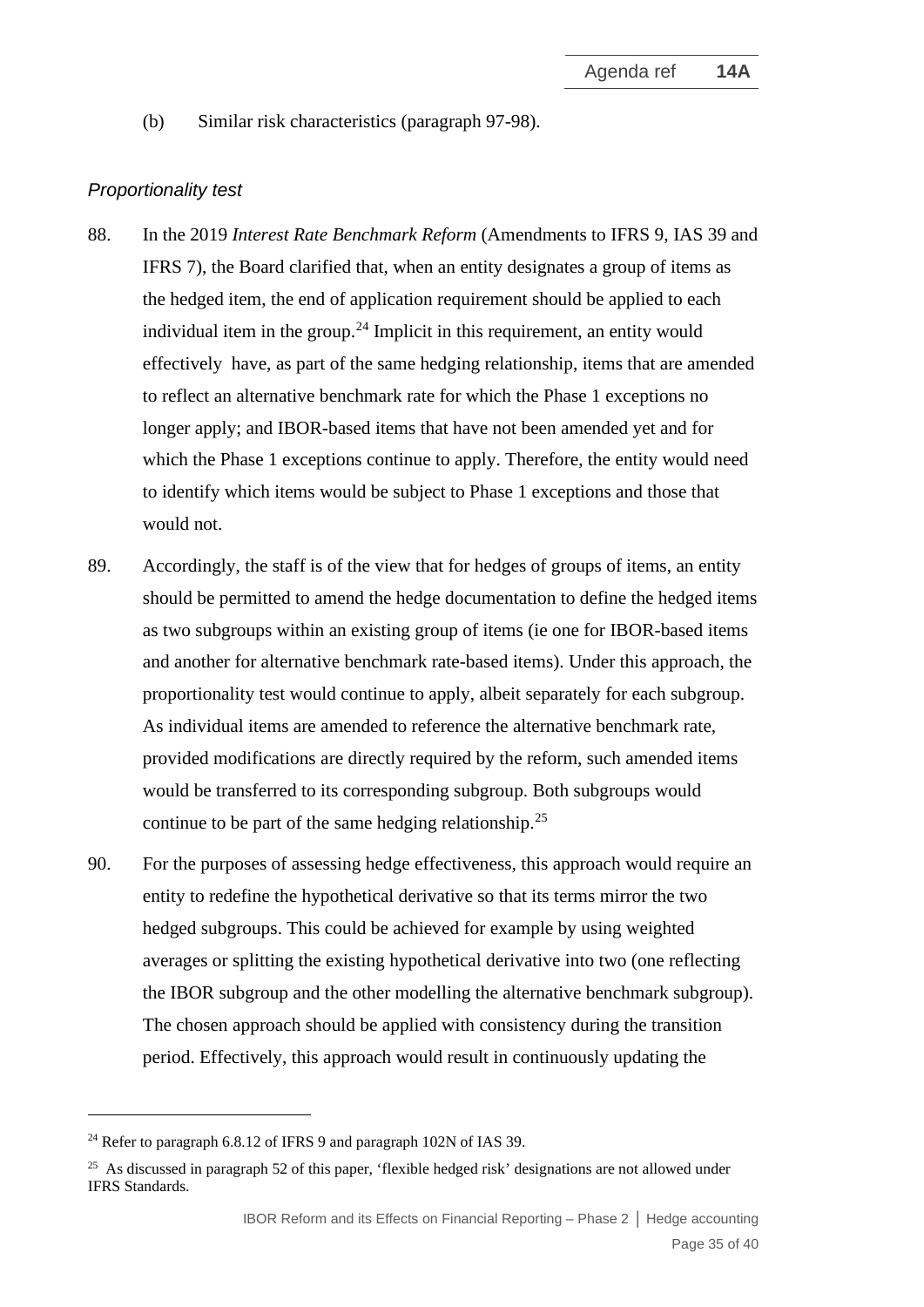hypothetical derivative to reflect modifications directly required by the reform to the individual items within the designated group of items. Any valuation adjustments would be treated as currently required by IFRS 9 and IAS 39, as discussed in paragraphs 56–76 of this paper.

- 91. The subgroups would continue to be designated as the hedged item in the same hedging relationship. This means that the hedge effectiveness requirements in IFRS 9 and IAS 39 would continue to apply to that hedging relationship in its entirety. For example, the change in the fair value of the hypothetical derivative (or the combination of changes in fair value of the two hypothetical derivatives, in case the entity decides to split it as discussed in paragraph 90) would be compared with the change in the fair value of the hedging instruments designated in the hedging relationship.
- 92. The advantage of this approach is that it would require entities to continue applying the principles embedded in the proportionality test to each subgroup of items. Accordingly, should any subgroup fail to meet the proportionality test, this would be captured and in the staff's view discontinuation of hedge accounting for the entire hedging relationship in this case would provide useful information to users of financial statements.
- 93. The disadvantage of this approach is that it may pose operational difficulties for entities as they would be required to:
	- (a) perform the proportionality test separately to each subgroup of items designated in the hedging relationship. In other words, entities would perform two tests instead of just one; and
	- (b) track items moving from one subgroup to another. For example, as items are amended to reference the alternative benchmark rate and provided the modification is directly required by the reform, the amended item would be transferred to its corresponding subgroup. This may require additional system changes.
- 94. Nevertheless, the staff note that IFRS 9 and IAS 39 require an entity to identify and document hedged items designated within a hedging relationship with sufficient specificity and therefore entities are likely to have readily available information to track items that are amended for modifications directly required by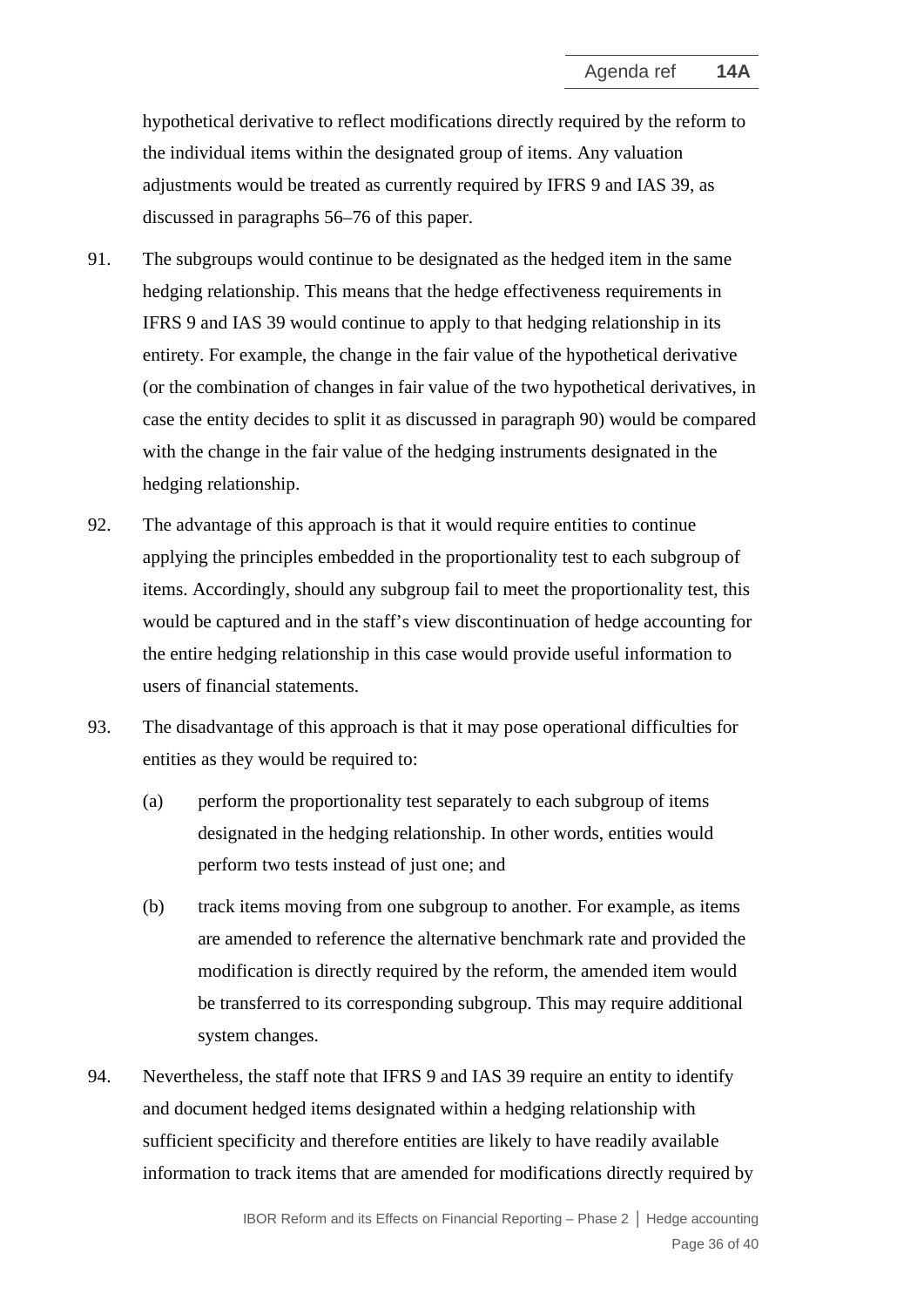the reform.<sup>[26](#page-36-0)</sup> In addition, the staff note that the costs incurred to track items are likely to be lower than the potential costs associated with de-designating and redesignating items.

- 95. The staff considered but rejected requiring entities to split the items within a group of items into two different hedging relationships. The is because, in doing so, entities would also need to allocate the derivatives designated as hedging instruments into those two hedging relationships, which could be arbitrary considering it is likely that derivatives will be amended first in relation to hedged items. This could also result in additional complexity as changes in fair value of derivatives accumulated in the cash flow hedge reserve would need to be tracked separately after allocation.
- 96. The staff also considered providing an exception from the proportionality test for groups of items designated in existing hedging relationships. In particular, under this approach, entities would need to meet the proportionality test only at the inception of the hedging relationship. The staff acknowledge that such an exception would reduce the operational burden on preparers, as they would only be required to perform the proportionality test when an individual item is initially designated in the hedging relationship. However, the staff is concerned about potential unintended consequences resulting from the absence of the proportionality test, such as those described in paragraph 82 above. Therefore, on balance, the staff do not support this approach.

#### *Similar risk characteristics*

97. The staff also consider the proportionality test to be a quantitative assessment to prove the qualitative assertion that individual items in the group share a risk exposure that is designated as being hedged. Accordingly, retaining the proportionality test for a group of items would substantiate whether items within a designated group of items continue to share the risk exposure, and therefore common risk characteristics on the basis of which those items were designated as

<span id="page-36-0"></span><sup>&</sup>lt;sup>26</sup> The staff also note that existing requirements in IFRS 9 relating to group of items (in particular hedge designations) contain explicit requirements for tracking – see paragraphs 6.6.3, B6.6.11 and B6.3.19 of IFRS 9.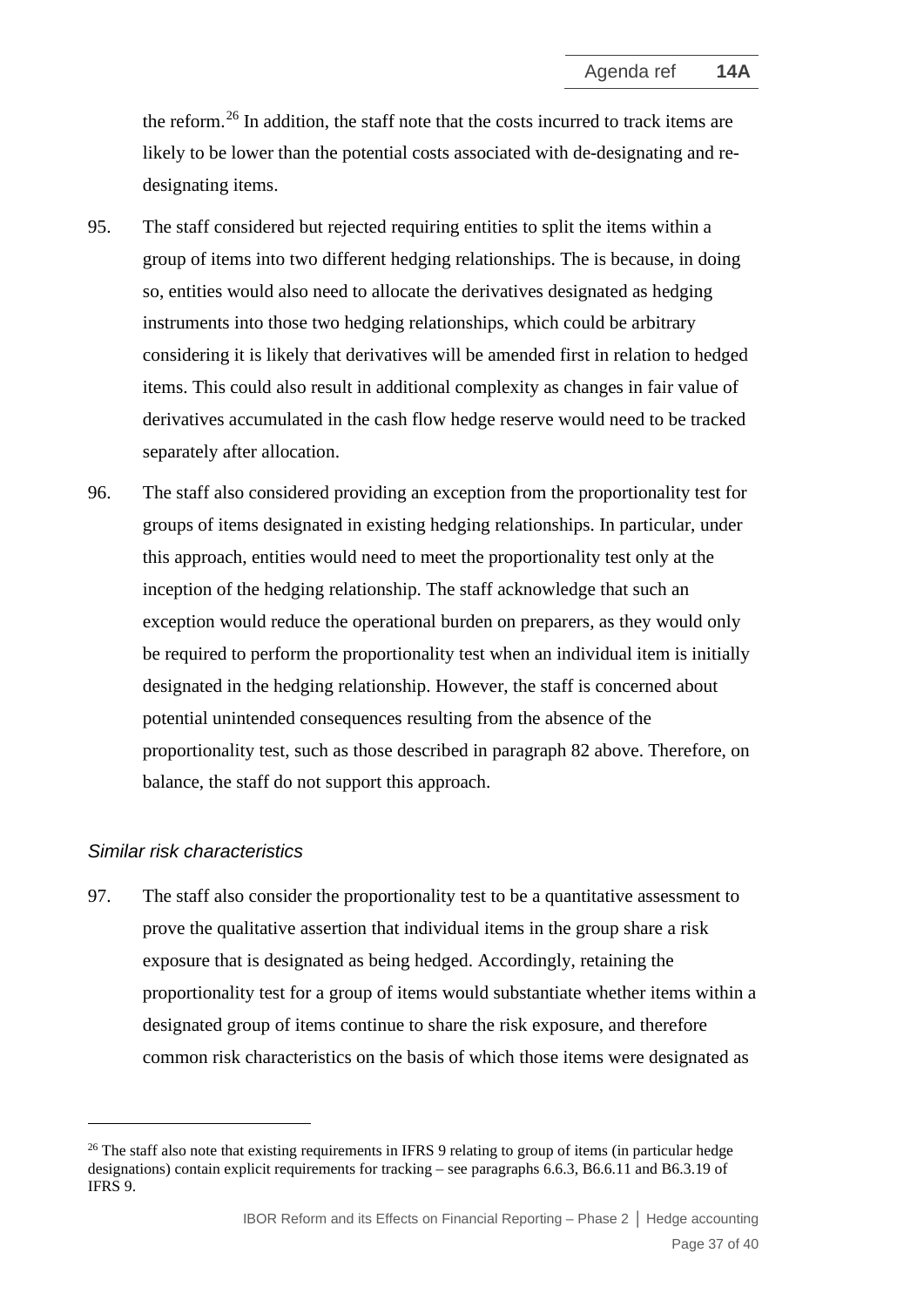a group. Supplemented by the continuing requirements for assessing hedge effectiveness and measuring hedge ineffectiveness, the staff think this would provide useful information to users of financial statements.

98. Accordingly, the staff is of the view that IAS 39 should be amended so that, when items within a designated group are amended for modifications that are directly required by the reform , entities could treat IBOR and its alternative benchmark rate as if they would share similar risk characteristics. This would be consistent with the Board's tentative decision to provide a practical expedient to modifications 'directly related to the reform', where the replacement of IBOR with an alternative benchmark rate would be treated as a 'movement in the market rates of interest' and do not result in the recognition of a modification gain or loss.

#### *Staff recommendation*

- 99. For the reasons discussed in paragraphs 88–96, the staff recommend that, for a group of items designated in a hedging relationship, IFRS 9 and IAS 39 should be amended to require an entity to:
	- (a) amend the hedge documentation to define the hedged items by way of two subgroups within the designated group of items, one referencing the original interest rate benchmark and the other the alternative benchmark rate;
	- (b) perform the proportionality test separately for each subgroup of items designated in the hedging relationship; and
	- (c) treat the hedge designation as a single hedging relationship and allow entities to amend the hypothetical derivative to reflect the combination of the subgroups of items.
- <span id="page-37-0"></span>100. In addition, for the reasons expressed in paragraphs 97–98, the staff recommend that IAS 39 should be amended so that, when items within a designated group of items are amended to replace IBOR with an alternative benchmark rate ie modifications directly required by the reform, entities could treat IBOR and its alternative benchmark rate as if both benchmark rates would share similar risk characteristics.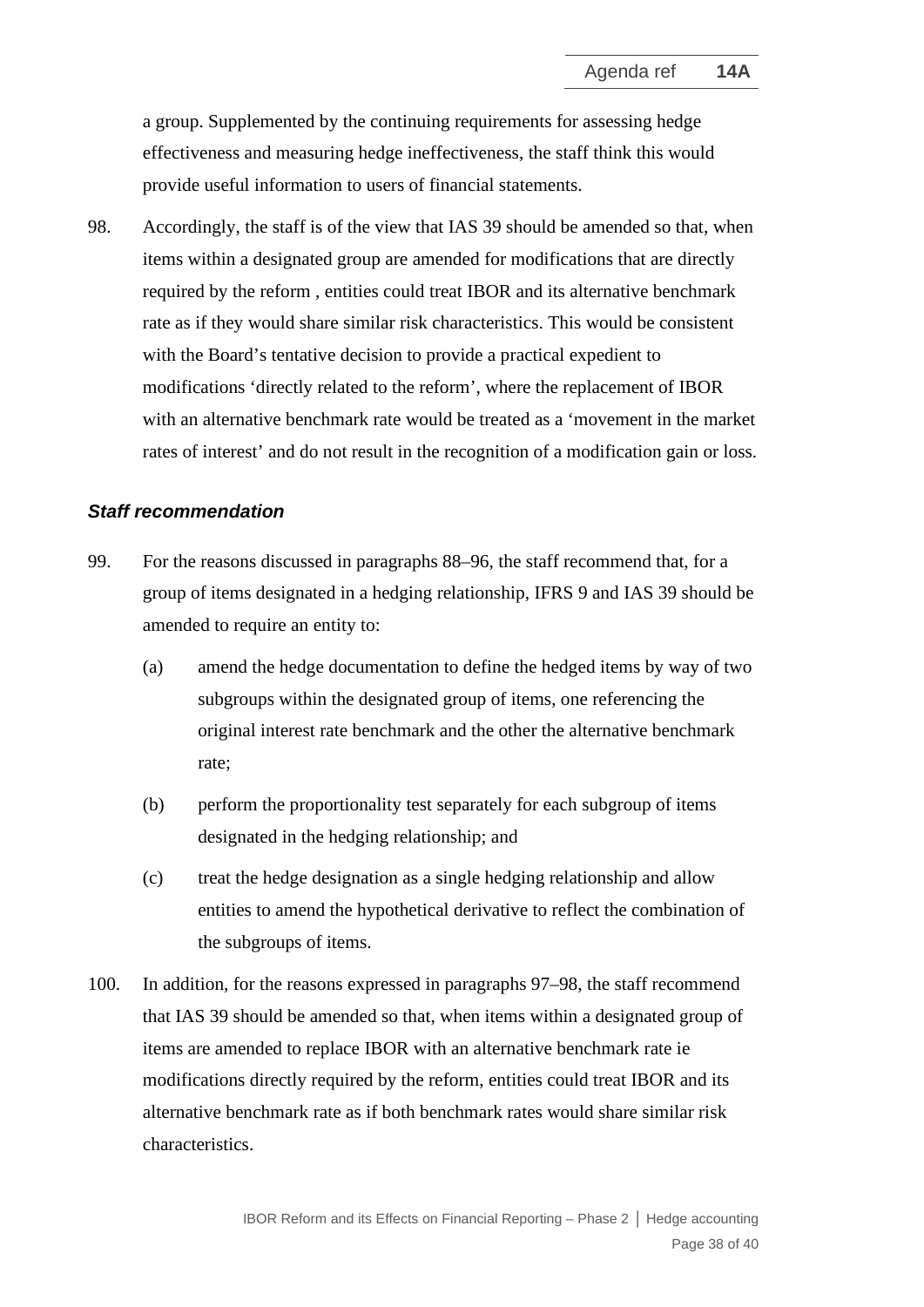#### **IAS 39 fair value hedge accounting for a portfolio hedge of interest rate risk**

<span id="page-38-0"></span>101. For fair value hedges of interest rate risk associated with a portfolio of financial assets or financial liabilities, IAS 39 does not require an entity to meet the 'proportionality test'.<sup>[27](#page-38-2)</sup> In particular, paragraph BC 181 of IAS 39 states that:

> [...] if the items in the hedged portfolio are subject to different amounts of prepayment risk, they may fail the test in paragraph 78 of being similar and the related requirement in paragraph 83 that the change in fair value attributable to the hedged risk for each individual item in the group is expected to be approximately proportional to the overall change in fair value attributable to the hedged risk of the group of items. The Board decided that, in the context of a portfolio hedge of interest rate risk, these requirements could be inconsistent with the Board's decision, set out in the previous paragraph, on how to incorporate the effects of prepayment risk. Accordingly, the Board decided that they should not apply. Instead, the financial assets or financial liabilities included in a portfolio hedge of interest rate risk need only share the risk being hedged.

- 102. In other words, the only requirement in IAS 39 is that the financial instruments included in a portfolio hedge of interest rate risk need to share the risk being hedged.
- <span id="page-38-1"></span>103. Accordingly, regarding IAS 39 fair value hedge accounting for a portfolio hedge of interest rate risk, for the same reasons expressed in paragraphs 97–98, the staff is of the view that IAS 39 should be amended so that, when entities change the hedged risk to an alternative benchmark rate in the hedged documentation as discussed in paragraph 54(a), it is assumed that all items included in the portfolio of financial assets or financial liabilities share the risk being hedged.

<span id="page-38-2"></span><sup>&</sup>lt;sup>27</sup> Paragraph 6.1.3 of IFRS 9 states that for a fair value hedge of the interest rate exposure of a portfolio of financial assets or financial liabilities (and only for such a hedge), an entity may apply the hedge accounting requirements in IAS 39 instead of those in IFRS 9.